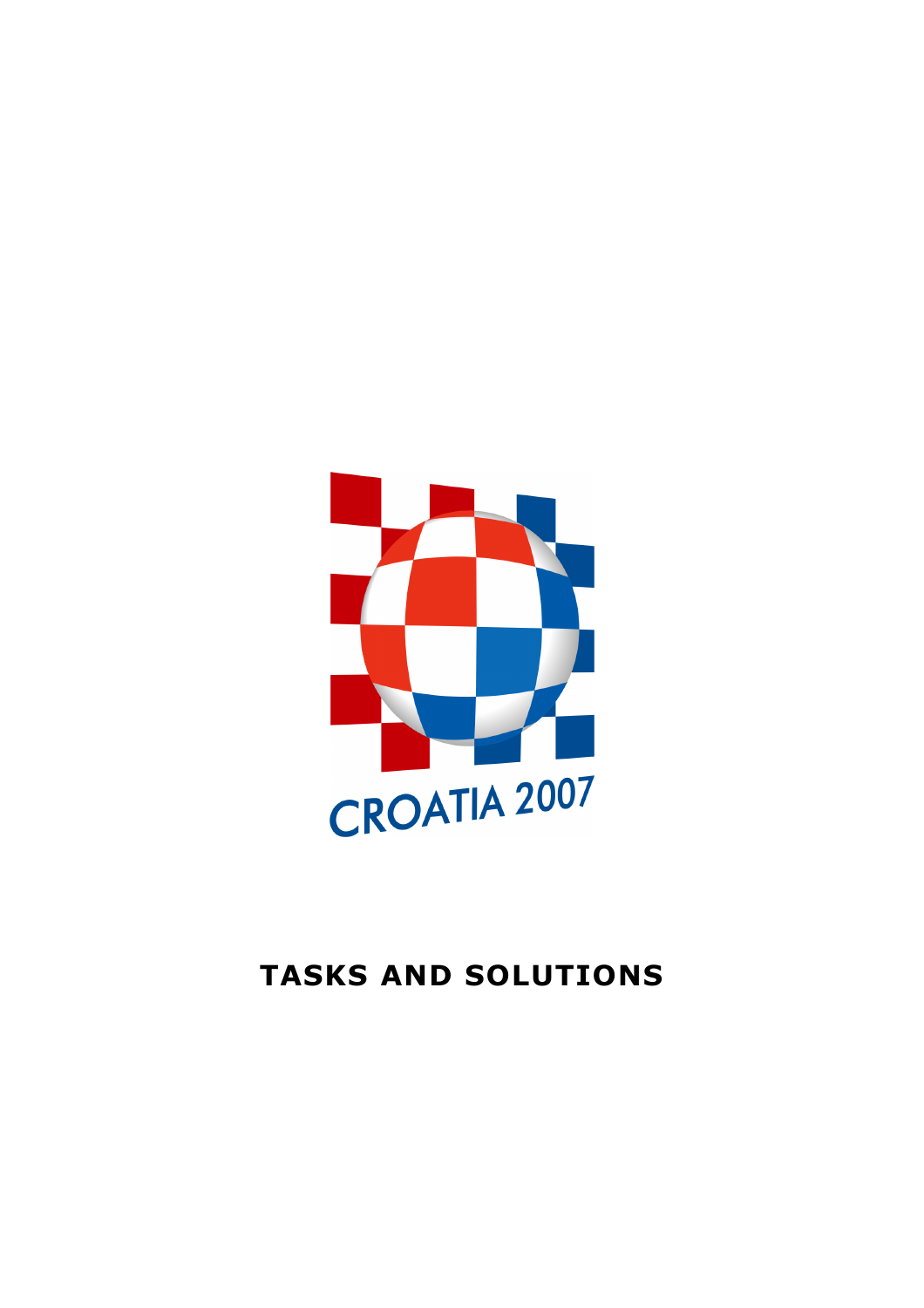# **CREDITS**

# Host Scientific Committee:

Bojan Antolović Zvonimir Bujanović Ante ðerek Luka Kalinovčić Lovro Pužar Ivan Sikirić Frane Šarić

# Special thanks to:

Cesar Cepeda Gordon V. Cormack Michal Forišek Derek Kisman Martin Mareš Pavel Pankov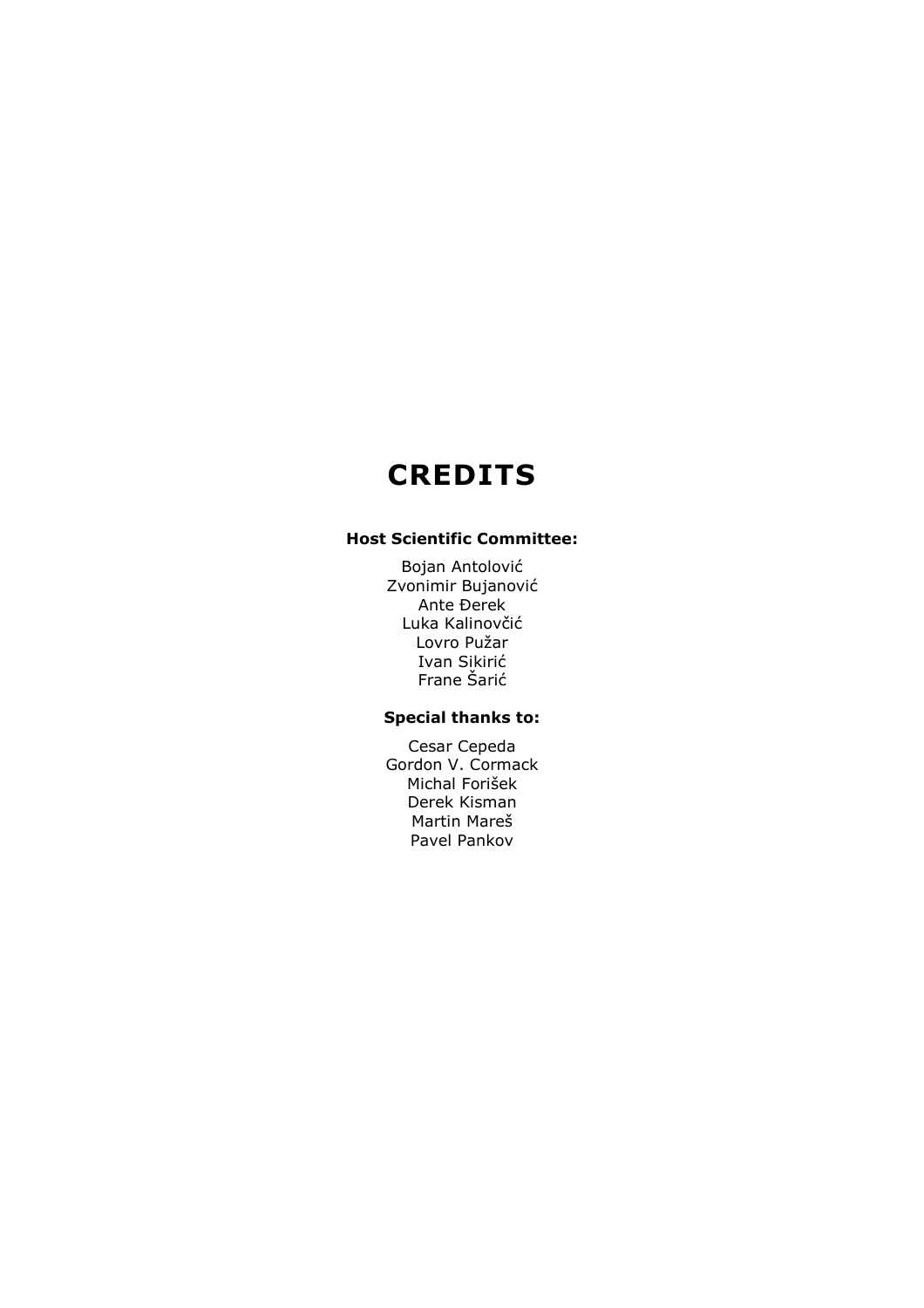# **CONTENTS**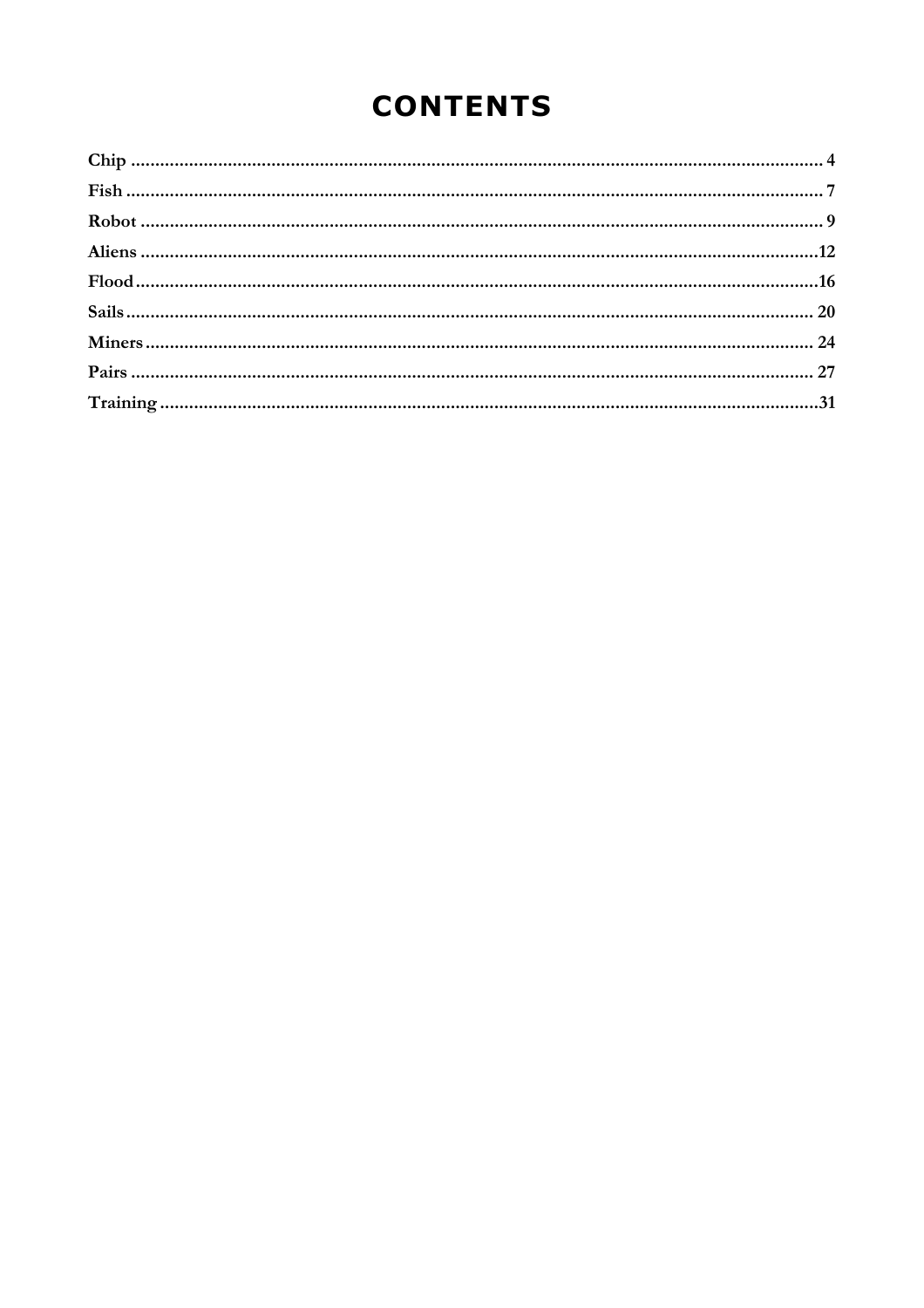# **CHIP**

A chip is being produced on a square silicon plate.

The chip contains a number of power junctions, each described with a pair of integer coordinates. The first coordinate increases from left to right, while the second increases bottom up. The lower left corner of the chip is marked (0, 0).

For the chip to function properly, each power junction must be connected to one of the four sides of the chip using a single straight horizontal or vertical wire segment. Additionally, no two wires may overlap, intersect, or even touch.





Sample 6x6 chip with 4 power junctions Connecting the power junctions to the chip's sides using 5 units of wire

## TASK

You will be given the length of the sides of the chip and the locations of all power junctions. Find a way to connect the junctions to the sides, so that the total length of wire used is the smallest possible.

This is an output-only task. You will be given 10 input files and only need to produce the matching output files. You may download the input files from the contest system, on the page labeled "Tasks".

You need to submit each output file separately on the contest system. When submitting, the contest system will check the format of your output file. If the format is valid, the output file will be graded; otherwise, the contest system will report an error.

## INPUT

The first line of input contains a single integer A ( $2 \le A \le 30$ ), the length of the side of the chip.

The second line contains an integer N ( $1 \le N \le 50$ ), the number of power junctions.

Each of the following N lines contains two integers X and Y ( $1 \le X, Y \le A-1$ ), the coordinates of a power junction. No two power junctions will occupy the same position.

You may assume that there exists a solution for each input file.

## OUTPUT

The first line of the output should contain the total length of wire used.

The following N lines should describe the connections. For each power junction, in the order in which they were given in the input, output one of "up", "down", "left" or "right", the direction in which wire runs from that power junction.

If there is more than one optimal solution, output any one of them.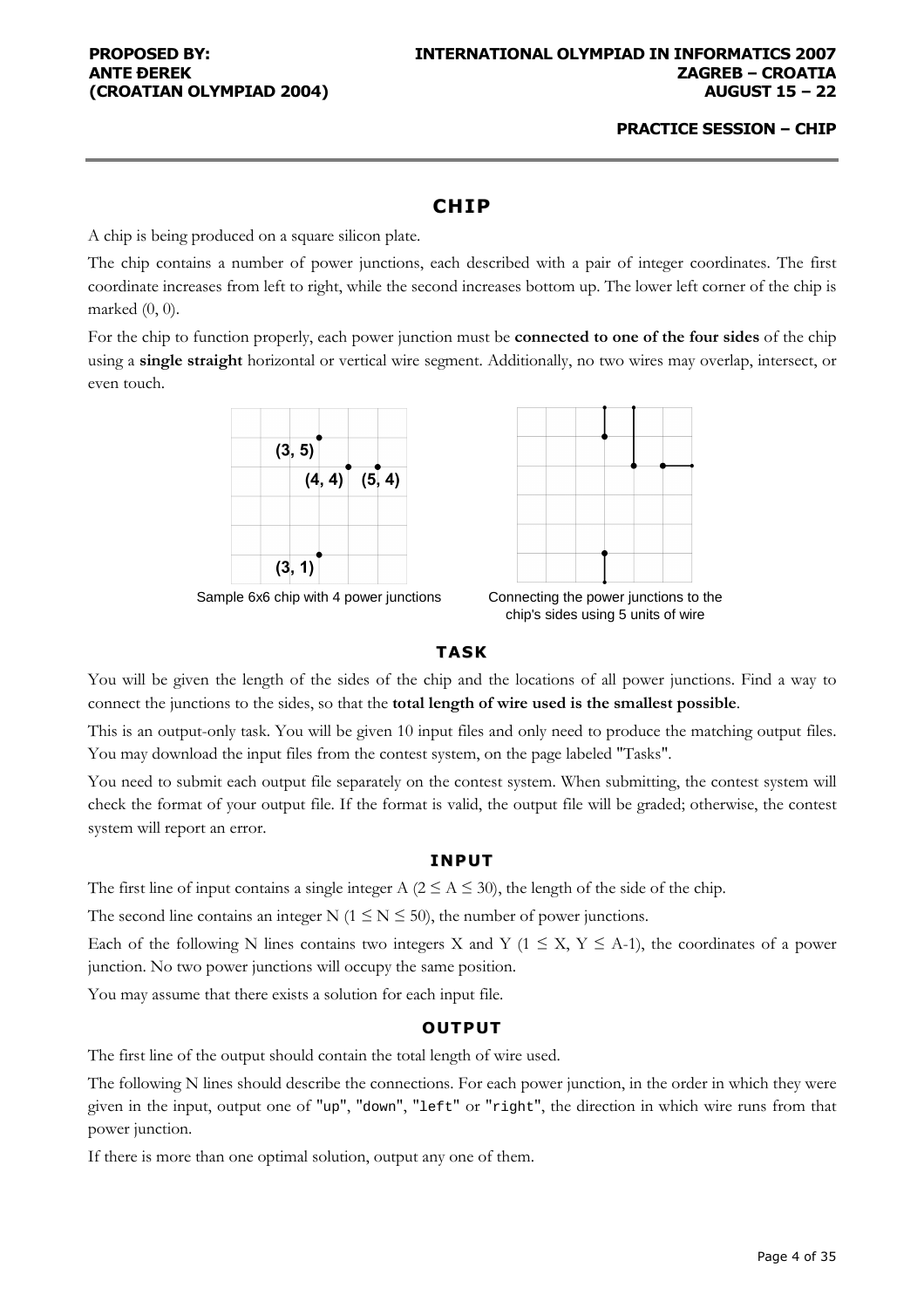## PROPOSED BY: ANTE ðEREK (CROATIAN OLYMPIAD 2004)

 $\overline{a}$ 

# PRACTICE SESSION – CHIP

# EXAMPLES

| input                                                                | input                                                     |
|----------------------------------------------------------------------|-----------------------------------------------------------|
| 6<br>$\overline{4}$<br>3 <sub>1</sub><br>3 <sub>5</sub><br>54<br>4 4 | 10<br>4<br>5 <sub>1</sub><br>5 <sub>2</sub><br>4 3<br>6 3 |
|                                                                      |                                                           |
| output                                                               | output                                                    |
| 5                                                                    | 13                                                        |
| down                                                                 | down                                                      |
| up                                                                   | right                                                     |
| right                                                                | down                                                      |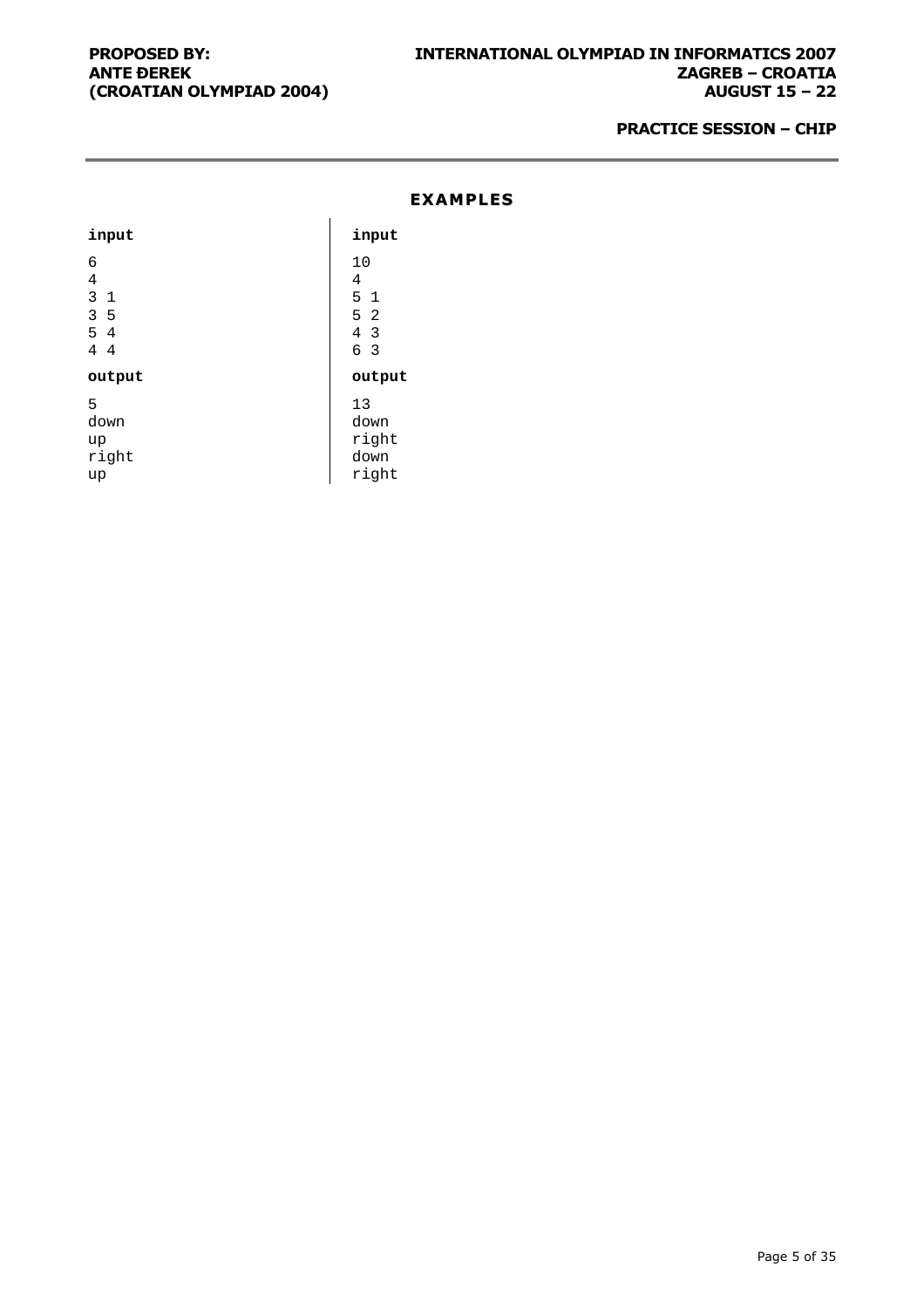## PRACTICE SESSION – CHIP

# SOLUTION

Because the task is output-only, a well-implemented backtracking solution will be fast enough to run locally and solve all test cases. The task was originally batch, with a time limit of 1 second. The remainder of this text shows how to efficiently solve the problem.

First, sort the power junctions in increasing order by the x-coordinate. We will connect junctions to sides in that order. Now, suppose we've already connected the first K junctions and consider our options for connecting the junction K+1:

- Connecting to the right: Since all K junctions already connected have x-coordinate less than or equal to this junction, we can always do this.
- Connecting to the left: Some of the previous junctions that are connected up or down might get in our way. Of all junctions connected up we only have to check the one with the lowest y-coordinate, and of all junctions connected down we only have to check the one with the highest y-coordinate. No other junction is relevant in determining if we can connect junction  $K+1$  to the left.
- Connecting up or down: Some previous junctions that are connected right might get in our way. Of all such junctions we have to check only the one with the highest y-coordinate if we want to connect junction  $K+1$  up, and the one with the lowest y-coordinate if we are connecting junction  $K+1$  down. No other junction is relevant in determining if we can connect this junction up or down.

These five parameters (K, lowest y-coordinate of all junctions connected up, highest y-coordinate of all junctions connected down, lowest y-coordinate containing of all junctions connected to the right, highest y-coordinate of all junctions connected to the right) define all possible states we can encounter in the process of connecting junctions.

These states, along with valid transitions between them, form a directed acyclic graph. We can calculate the optimal configuration using dynamic programming. The time complexity of this algorithm is  $O(N·A<sup>4</sup>)$ .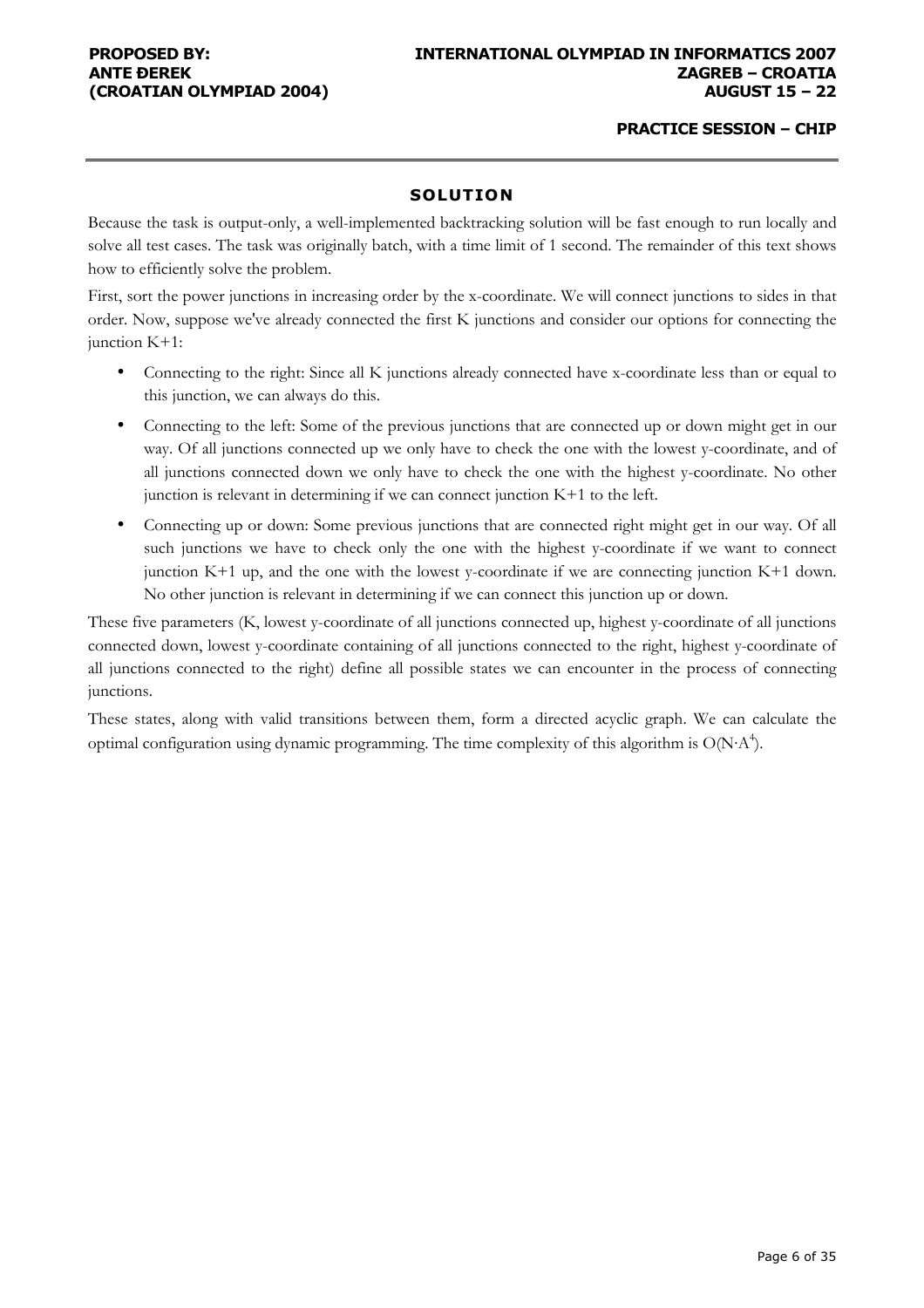# FISH

In a small coastal country, all towns are situated on a long coastline (which we will model as a straight line). A long straight road runs along the coast, connecting the towns. The position of each town can be described by a single non-negative integer – the distance (in kilometers) from the start of the road.

Most of the citizens are fishermen, and they catch great amounts of fish. After the fishing season is over and before the tourist season starts, the fish can be transported between different towns. A town can accommodate X tourists if it has X tons of fish available. The goal is to accommodate the largest possible number of tourists while distributing them evenly between towns. In other words, we want to find the largest integer Y for which it is possible to distribute fish so that each town can accommodate at least Y tourists.

In one shipment, an integral number of tons of fish is sent from one town to another. During transportation, one ton of fish per kilometer traveled is lost to hungry pillagers descending from the mountains. More formally, if a town ships F tons of fish to another town that is D kilometers away, then F-D tons will arrive at the destination; if F is less than D, then the entire shipment is lost.

It is possible to arbitrarily repackage and combine shipments in intermediate towns. For example, we can send shipments from towns A and B to town C, combine half of the remaining fish from both shipments with the fish originating in C and send it in a single large shipment from town C to town D.

# TASK

Write a program that, given the positions of all towns and the amount of fish each town produces, determines the largest number of tourists that can be accommodated by each city after the fish has been distributed.

# INPUT

The first line of input contains an integer N,  $1 \le N \le 100000$ , the number of towns.

Each of the following N lines contains two integers P and F,  $0 \le P$ ,  $F \le 10^{12}$ , the position of a town (in kilometers) and the amount of fish it produces (in tons). The towns will be sorted in ascending order of position. The positions of all towns will be distinct.

## OUTPUT

The first and only line of output should contain the largest number of tourists Y from the task description.

# GRADING CRITERIA

In 50% of all test cases, N will be at most 100 and each town will produce at most 100 tons of fish.

# DETAILED FEEDBACK WHEN SUBMITTING

Your first 10 submissions for this task will be evaluated during the contest (as soon as possible) on part of the official test data. After the evaluation is done, a summary of the results will be available on the contest system.

## EXAMPLES

| input     | input   | input   |
|-----------|---------|---------|
| 3         | 3       | 4       |
| $1\quad0$ | 5 70    | 20 300  |
| 2 2 1     | 15 100  | 40 400  |
| $4\quad0$ | 1200 20 | 340 700 |
| output    | output  | 360 600 |
| 6         | 20      | output  |
|           |         | 415     |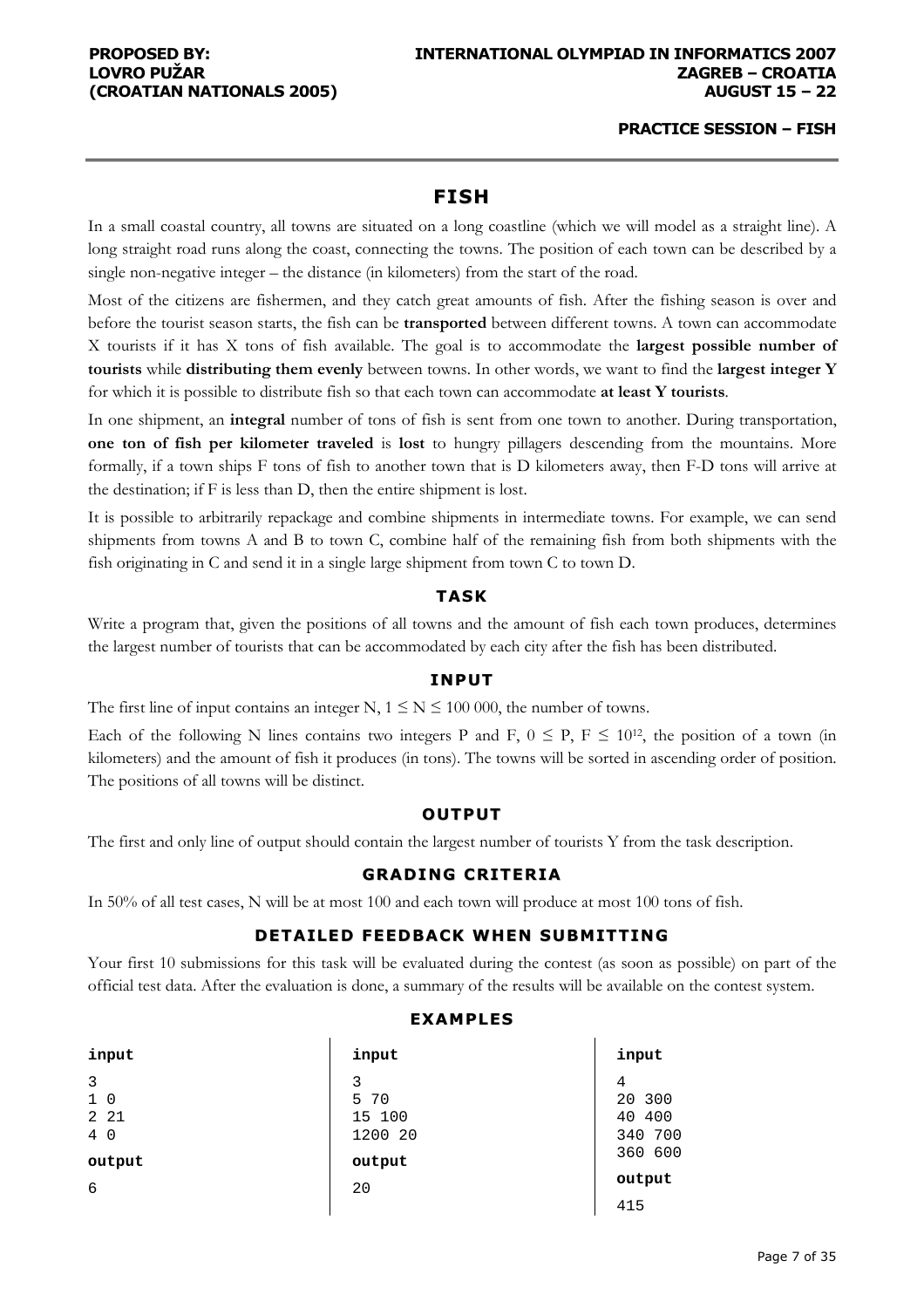PRACTICE SESSION – FISH

# SOLUTION

The key observation is that we can use a greedy algorithm to check if the towns can accomodate X tourists each. The algorithm considers towns from left to right. If a town has more than X units of food, it can send all of its excess food to the town directly to its right. If it has less than X units of food, it needs to receive food from the town to its right (note that, unless it is the leftmost town, it may have already implicitly received or sent out food to the cities to its left). If, after processing all towns, the rightmost town has enough food then X is a candidate solution.

Now note that if X is a candidate solution, X−1 is most certainly also a candidate solution. Similarly, if X is not a candidate solution, X+1 also cannot be a solution. With that in mind, we can use binary search to find the largest X that is a candidate solution. The time complexity of this algorithm is O(N log MAX), where MAX is any obvious upper bound on the solution.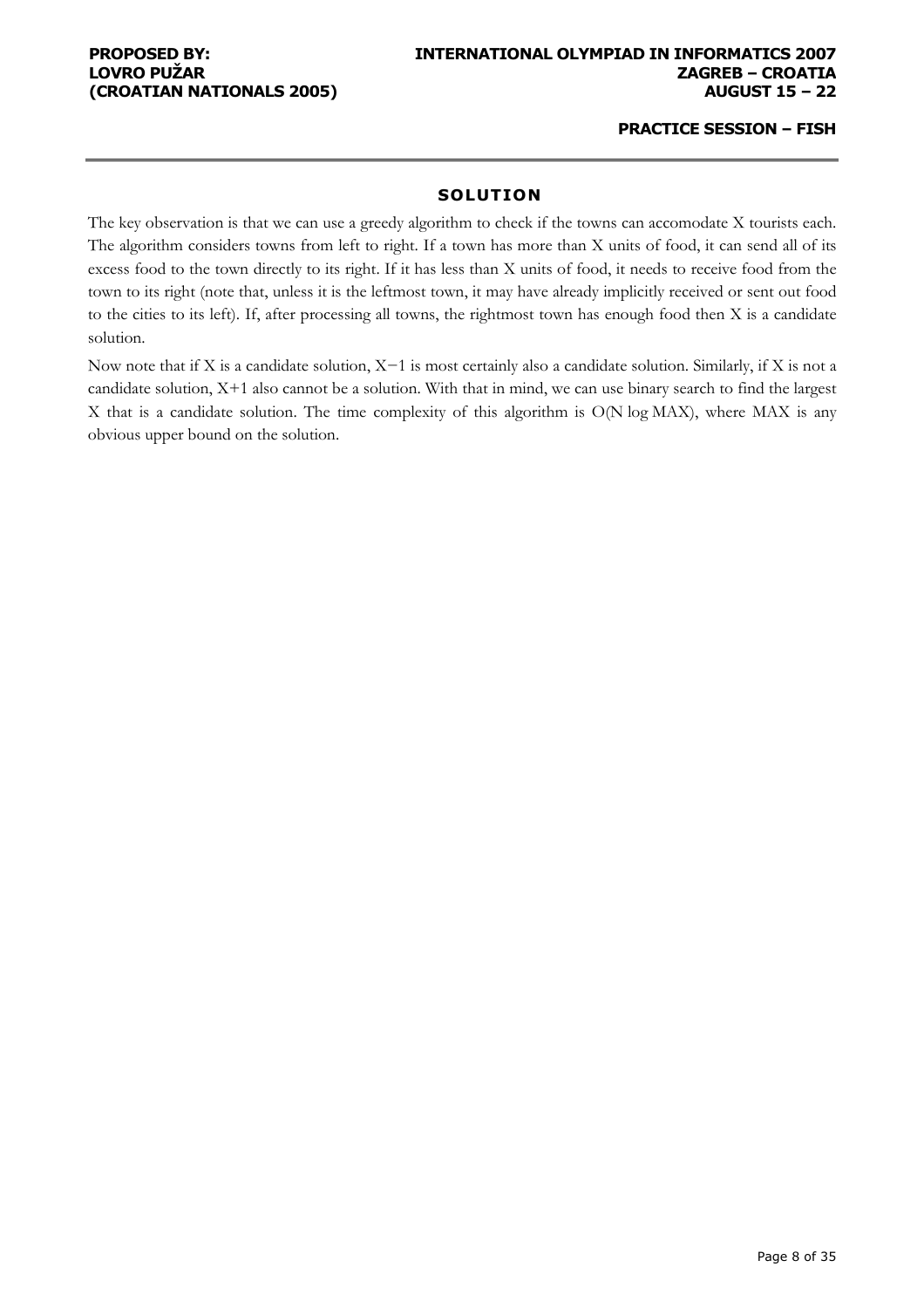#### PRACTICE SESSION – ROBOT

# ROBOT

Dave wishes to plunder an empty house. In order to discover the exact layout of the target house, he has teleported a remote-controlled robot inside.

The house is modeled as a grid composed of unit squares. Some squares are empty while others represent walls. The robot is initially somewhere inside the house, in an empty square.

Dave can **move the robot** by sending a simple command – the direction to move in (up, down, left or right). The robot can only move into an empty square; if it tries to move into a square occupied by a wall it will remain at its original location. After each command, it reports back whether move was successful or not.

# TASK

Write a program that, given the ability to communicate with the robot, determines the area of the room into which the robot was teleported. The area of the room is the number of empty squares reachable from the robot's initial position, including the starting square. The area will be at most 1000 and you are allowed to use at most 5000 move commands.

# INTERACTION

This is an interactive task. Your program sends commands to the robot using the standard output, and receives feedback from the robot by reading from the standard input.

To move the robot, you should output a single line containing one of the following commands: "up", "down", "left" or "right" (without the quotation marks), the direction in which the robot should move.

The robot will respond with a single line containing the word "ok" if the move was successful or the word "fail" otherwise.

When your program has found the solution, it should output a single line containing the area of the room and terminate its execution.

In order to interact properly with the grader, your program needs to flush the standard output after every write operation; the provided code samples show how to do this.

# CODE SAMPLES

Code samples in all three languages are available for download on the "Tasks" page of the contest system. The code samples assume the room is rectangular and separately calculate the width and height of the room. This is not the correct solution and it will not score all points; the purpose of the samples is to show how to interact with the robot.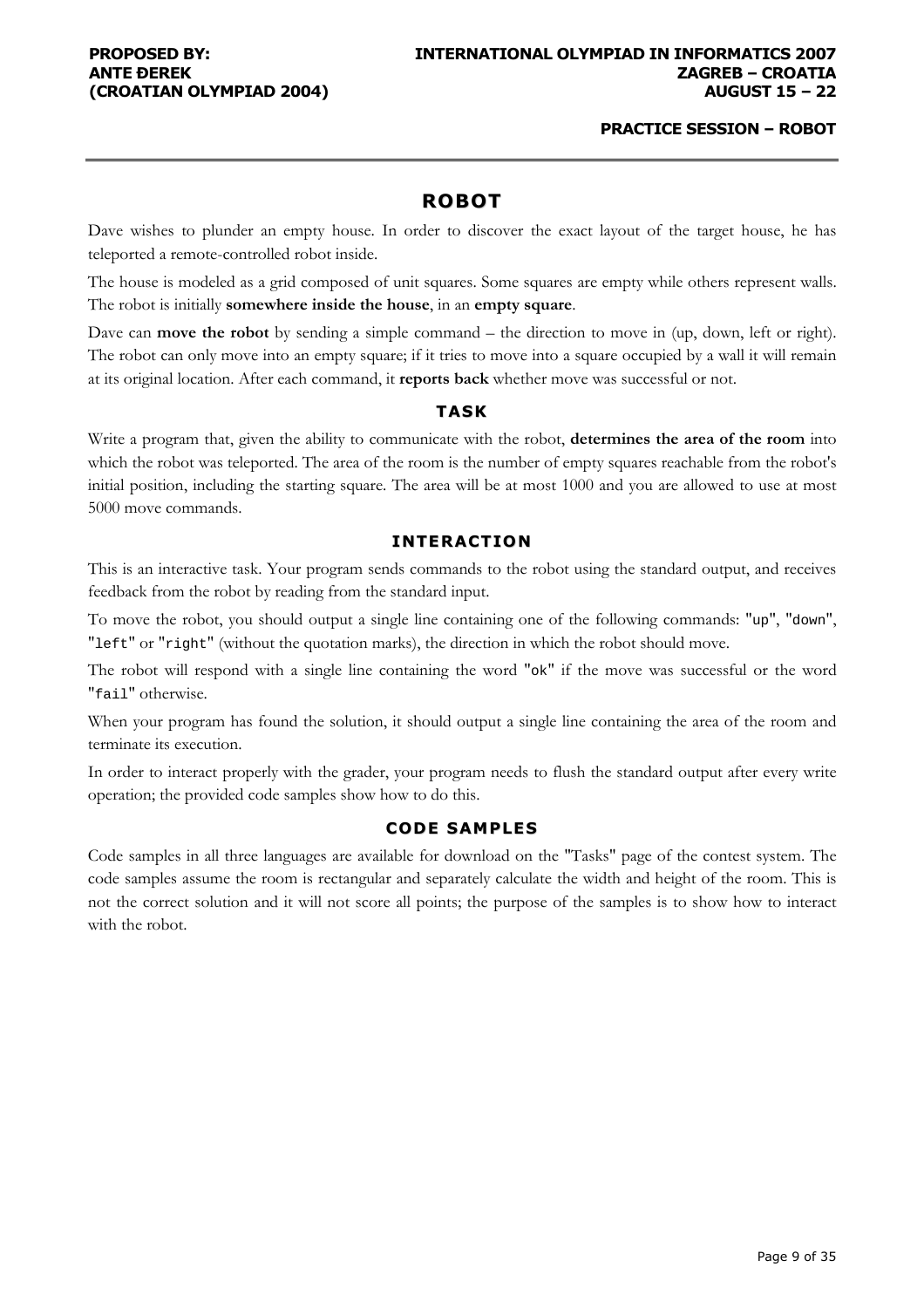#### PRACTICE SESSION – ROBOT

## EXAMPLE

In the following example, commands are given in the left column, row by row. Feedback is given in the second column of the corresponding row.

| output (command) | input (feedback) |
|------------------|------------------|
| up               | fail             |
| left             | fail             |
| right            | ok               |
| up               | fail             |
| right            | ok               |
| down             | fail             |
| up               | fail             |
| right            | fail             |
| left             | ok               |
| down             | ok               |
| down             | fail             |
| left             | ok               |
| left             | fail             |
| down             | fail             |
| 5                |                  |

## TESTING

You can use the TEST facility of the grading system to automatically run your solution with custom test cases. A single test case should be formatted as follows.

The first line of the test case should contain two integers R and C ( $1 \le R$ ,  $C \le 500$ ), the number of rows and columns, respectively.

The following R lines should contain C characters each. The character '.' represents an empty square, the character '#' represents a wall and the uppercase letter 'R' represents the starting location of the robot. There must be exactly one 'R' character on the map, and it needs to be inside of a room (i.e. it should be impossible for the robot to reach the edge of the map using valid moves).

Here is an example of a valid input file (corresponds to the example above). Notice that the robot is inside a room and that there is no way for it to move off the map.

6 8 ........ .#####.. .#R..#.. .#..#### .###.... ..#.....

Valid input for test facility

The grading system will provide you with a detailed log of the execution.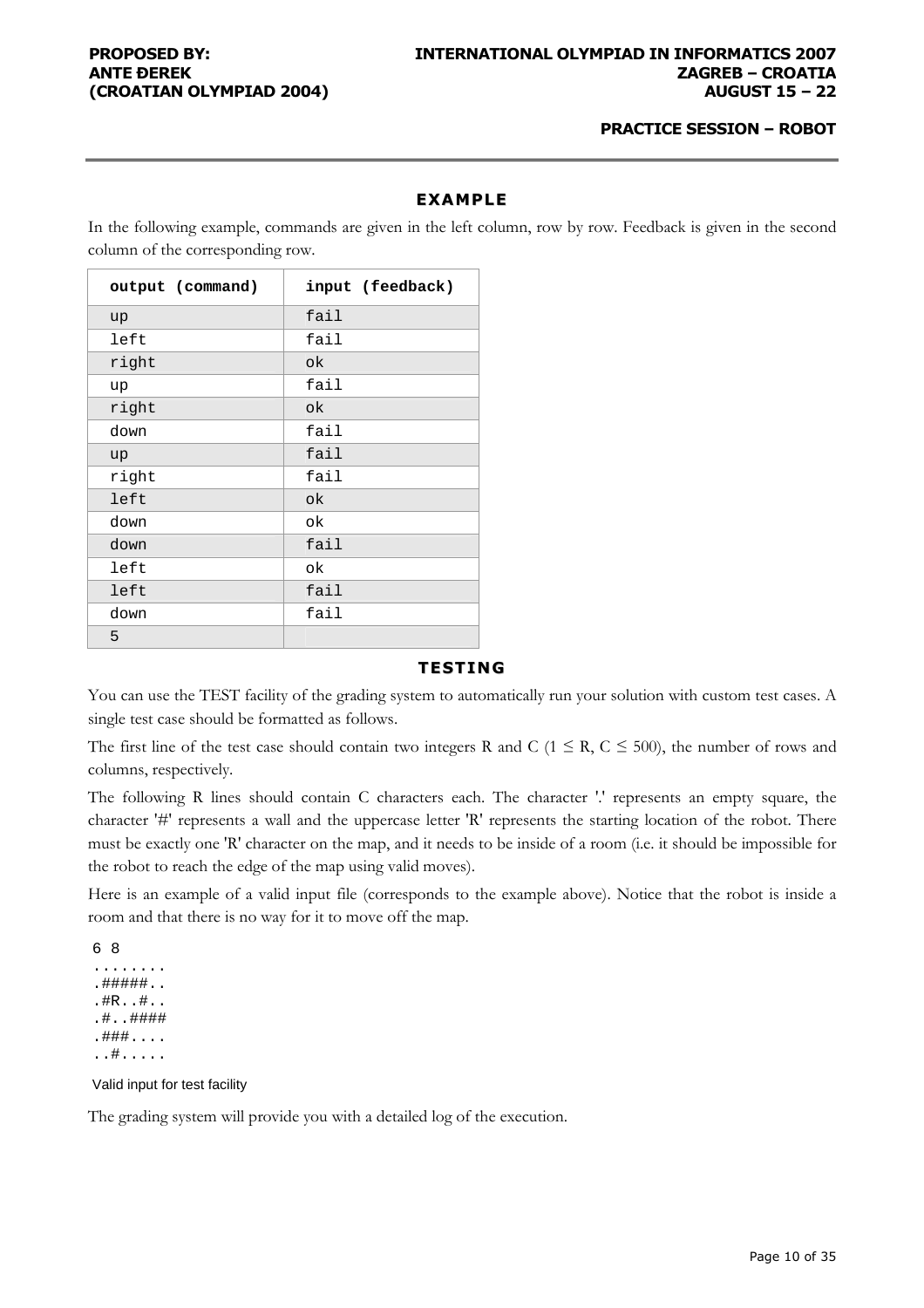## PRACTICE SESSION – ROBOT

# **SOLUTION**

The room represents an undirected graph, where the vertices are empty squares, and edges exist between adjacent squares. We need to determine an algorithm for traversing the room which guarantees that:

- The robot doesn't run into a loop;
- All squares in the room are found;
- No more than 5000 moves are used for a room of area 1000.

The two main algorithms for searching a graph are depth-first and breadth-first search, which both satisfy the first two constraints. Breadth-first is not applicable for this problem because it would require the robot to "jump around", and would use too many moves.

Depth-first search is the correct choice. The idea is to always move into any square which hasn't yet been visited, but retrace steps when there are no more such squares. This way we traverse each edge in the graph either zero or two times (once when entering a vertex and once when exiting). The number of edges visited twice is exactly one less than the number of vertices (because the vertices and edges used form a search tree). Adding the moves needed to explore the surrounding blocked squares, this still adds up to less than 5000 moves.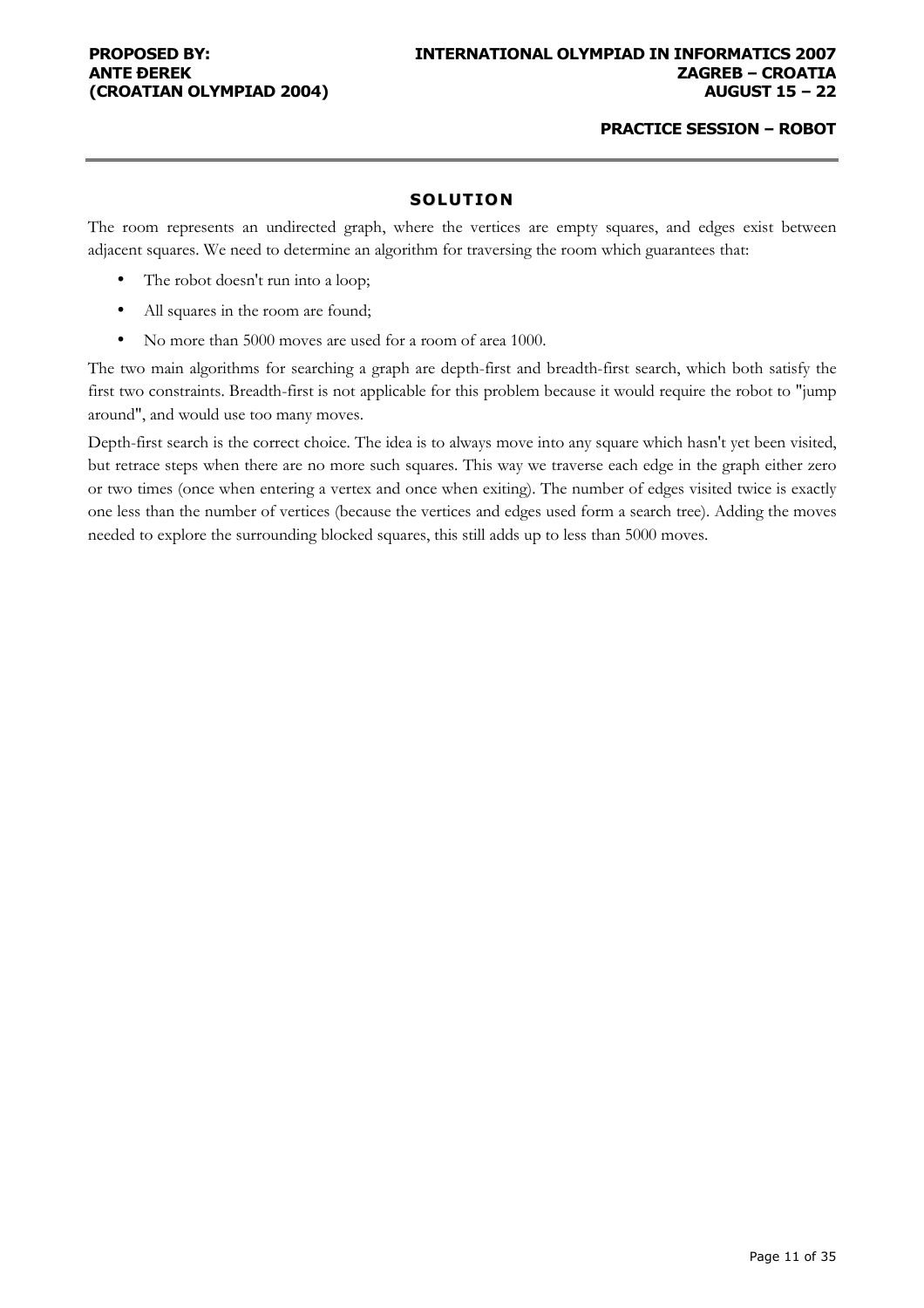# ALIENS

Mirko is a big fan of crop circles, geometrical formations of flattened crops that are supposedly of alien origin. One summer night he decided to make his own formation on his grandmother's meadow. The great patriot that he is, Mirko decided to make a crop formation that would have the shape of the shield part of the Croatian coat of arms, which is a 5×5 chessboard with 13 red squares and 12 white squares.



The chessboard part of the Croatian coat of arms.

Grandma's meadow is a square divided into N×N cells. The cell in the lower left corner of the meadow is represented by the coordinates (1, 1) and the cell in the upper right corner is represented by (N, N).

Mirko decided to flatten only the grass belonging to red squares in the chessboard, leaving the rest of the grass intact. He picked an **odd integer**  $M \geq 3$  and flattened the grass so that each square of the chessboard comprises M×M cells in the meadow, and the chessboard completely fits inside the meadow.



Example meadow and Mirko's crop formation, with N=19 and M=3. Cells with flattened grass are shown in gray. The center of the formation is at (12, 9) and is marked with a black point.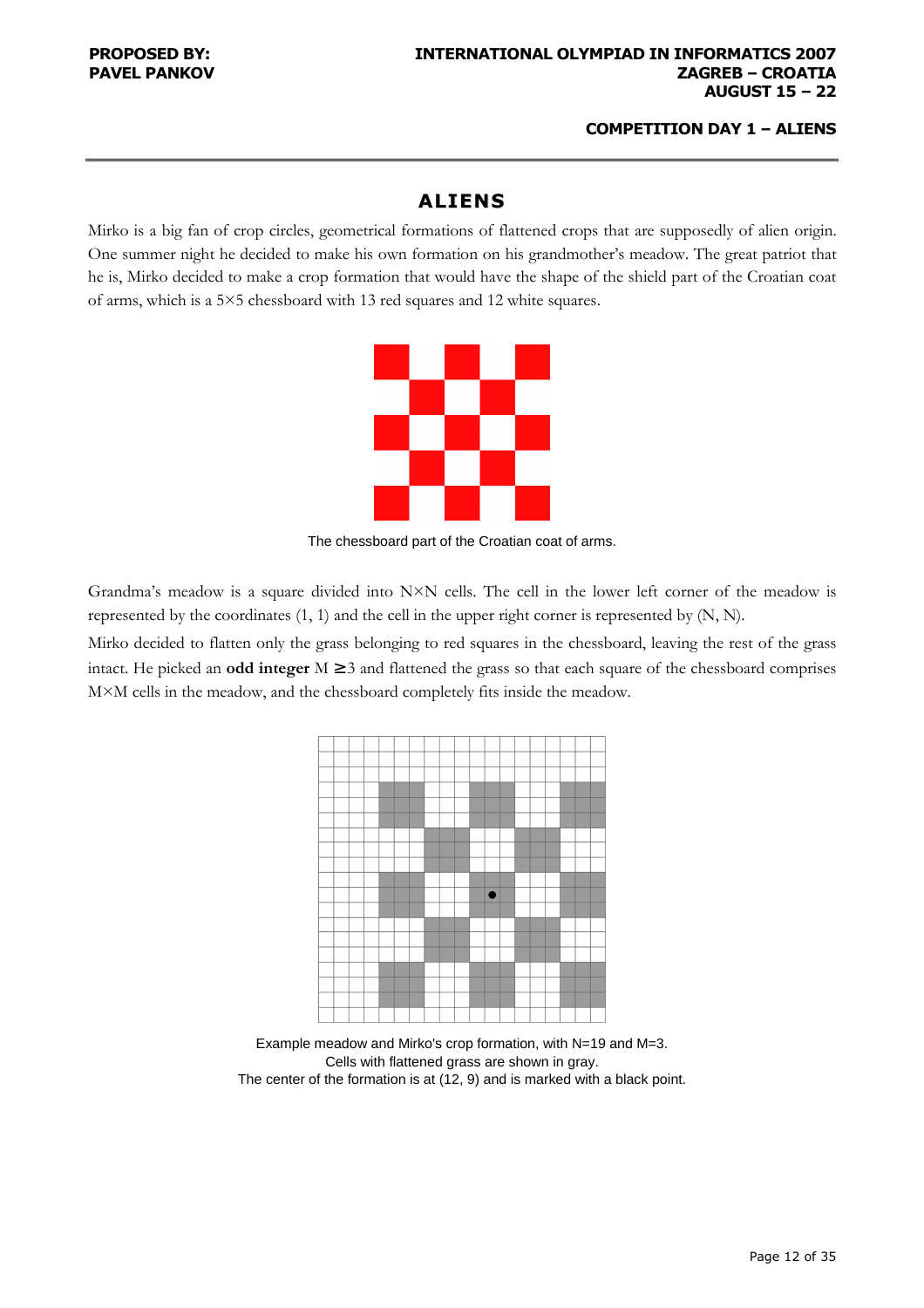After Mirko went to sleep, his peculiar creation drew the attention of real aliens! They are floating high above the meadow in their spaceship and examining Mirko's crop formation with a simple device. This device can only determine whether the grass in a particular cell is flattened or not.

The aliens have found one cell with flattened grass and now they want to find the center cell of Mirko's masterpiece, so that they may marvel at its beauty. They do not know the size M of each square in Mirko's formation.

## TASK

Write a program that, given the size N ( $15 \le N \le 20000000000$ ) of the meadow, the coordinates  $(X_0, Y_0)$  of one cell with flattened grass, and the ability to interact with the alien device, finds the coordinates of the center cell of Mirko's crop formation.

The device may be used at most 300 times in one test run.

#### INTERACTION

This is an interactive task. Your program sends commands to the alien device using the standard output, and receives feedback from the device by reading from the standard input.

- At the beginning of your program, you should read three integers N,  $X_0$  and  $Y_0$  from the standard input, separated by single spaces. The number N is the size of the meadow, while  $(X_0, Y_0)$  are the coordinates of one cell with flattened grass.
- To examine the grass in the cell (X, Y) using the alien device, you should output a line of the form "examine  $X$  Y" to the standard output. If the coordinates  $(X, Y)$  are not inside the meadow (the conditions  $1 \le X \le N$  and  $1 \le Y \le N$  are not satisfied), or if you use this facility more than 300 times, your program will receive a score of zero on that test run.
- The alien device will respond with a single line containing the word "true" if the grass in cell (X, Y) is flattened and the word "false" otherwise.
- When your program has found the center cell, it should output a line of the form "solution  $X_c Y_c''$  to the standard output, where  $(X_C, Y_C)$  are the coordinates of the center cell. The execution of your program will be automatically terminated once your program outputs a solution.

In order to interact properly with the grader, your program needs to flush the standard output after every write operation; the provided code samples show how to do this.

## CODE SAMPLES

Code samples in all three programming languages are available for download on the "Tasks" page of the contest system. The purpose of the samples is only to show how to interact with the alien device; these are not the correct solutions and will not score all points.

## GRADING

In test cases worth a total of 40 points, the size M of each of Mirko's squares will be at most 100.

Each test run will have a unique correct answer that will not depend on the questions asked by your program.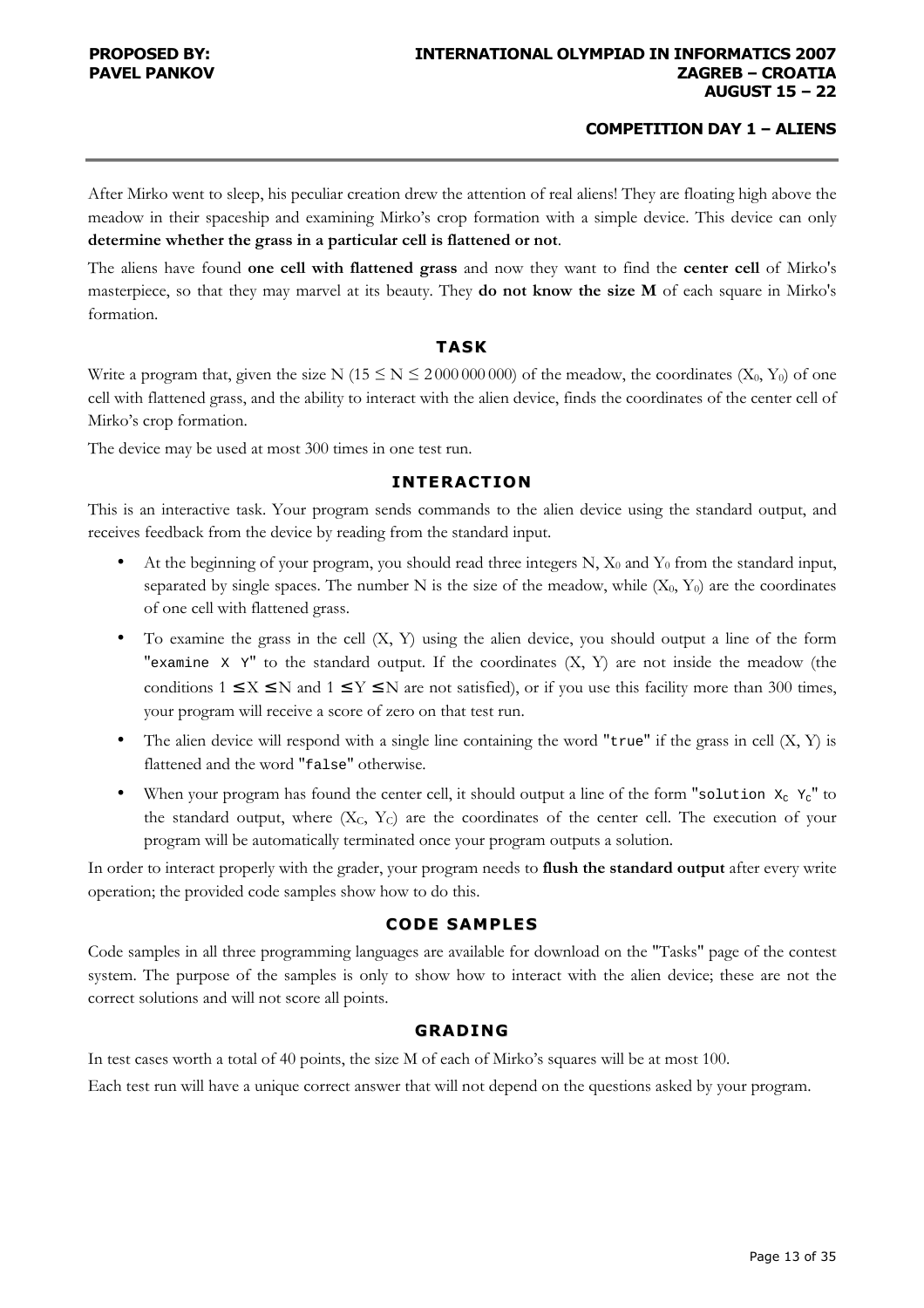# EXAMPLE

In the following example, commands are given in the left column, row by row. Feedback from the alien device is given in the second column of the corresponding row.

| output (command) | input (feedback) |
|------------------|------------------|
|                  | 19 7 4           |
| examine 11 2     | true             |
| examine 2 5      | false            |
| examine 9 14     | false            |
| examine 18 3     | true             |
| solution 12 9    |                  |

## TESTING

During the contest, there are three ways to test your solutions.

The first way is for you to simulate the alien device manually and interact with your program.

The second way is to write a program which will simulate the alien device. To connect your solution and the device you wrote, you may use a utility called "connect", available for download on the contest system. To use the utility issue a command such as "./connect ./solution ./device" from the console (substituting "solution" and "device" with the names of your two programs). Any additional command-line parameters will be passed on to the device program.

The third way is to use the TEST facility of the grading system to automatically run your solution with a custom test case. When using the facility, the size of the meadow N is limited to 100.

A test case should contain three lines:

- The first line contains the size N of the meadow and the size M of a square in the chessboard;
- The second line contains the coordinates  $X_0$  and  $Y_0$  of one cell of the meadow with flattened grass, which will be given to your program;
- The third line contains the coordinates  $X_C$  and  $Y_C$  of the center cell of the chessboard.

The grading system will provide you with a detailed log of the execution, including error messages if:

- N doesn't satisfy the constraints;
- M is not an odd integer greater than or equal to 3;
- The crop formation doesn't fit in the meadow;
- The grass in cell  $(X_0, Y_0)$  is not flattened.

Here is an example of a valid input file for the test facility. The example corresponds to the figure on the first page.

19 3 7 4 12 9

Valid input for the test facility.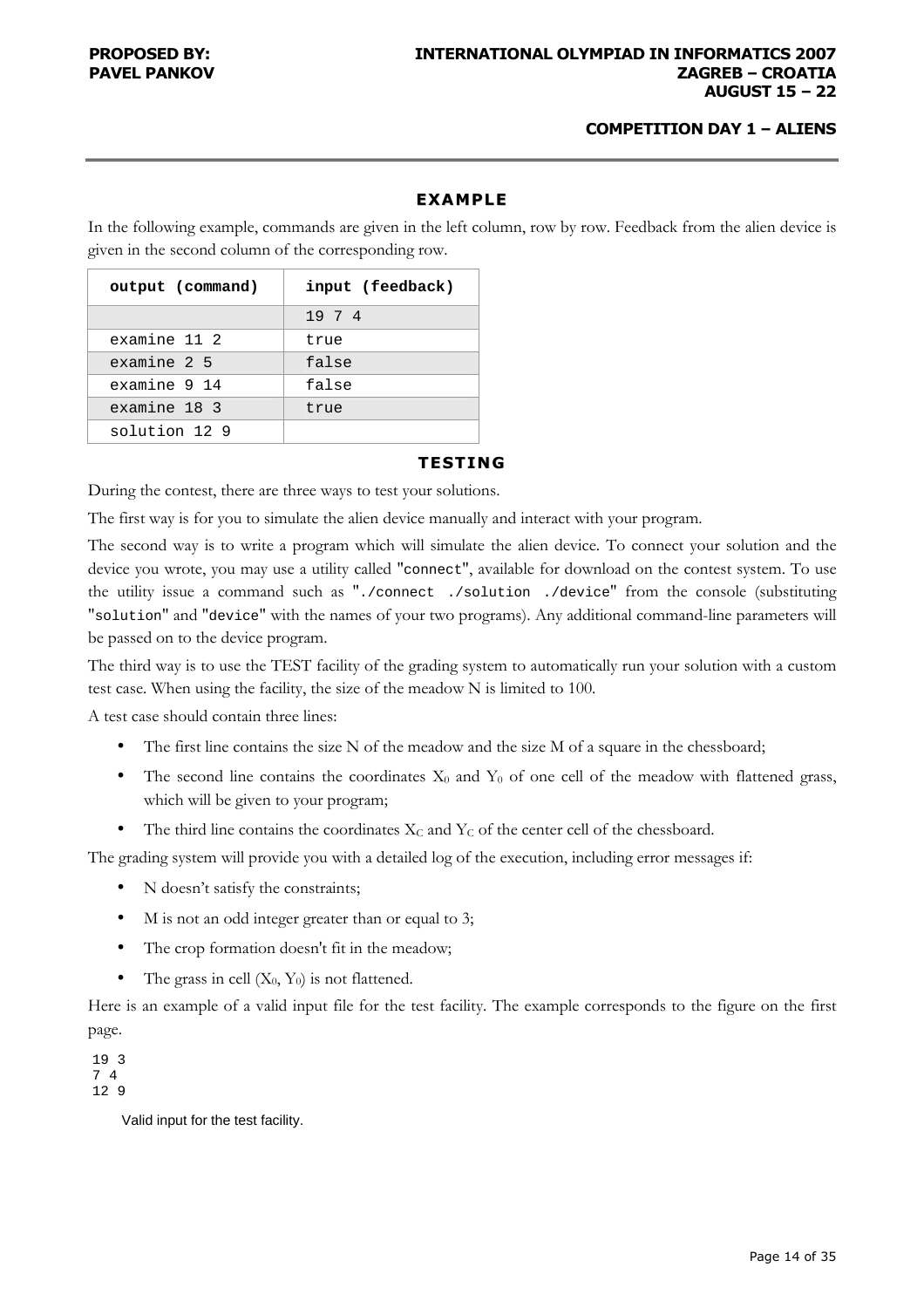## SOLUTION

We'll use the terms **red cells** and **red squares** for cells and squares with flattened grass. The other cells and squares are white. Using the alien device at some coordinates is now equivalent to checking the color of a cell.

The process of finding the solution consists of two stages. The first stage is to determine the side length M of one square of the chessboard and the center  $(X_C, Y_C)$  of the red square F containing the given red cell  $(X_0, Y_0)$ . The second stage is to move from  $(X_C, Y_C)$  to the center of the entire crop formation (using shifts of length M or 2M along each coordinate).

The key part of this task is efficiently solving the first stage. In order to find M, we should find:

- $X_R$  the rightmost x-coordinate of cells in F,
- $X_L$  the leftmost x-coordinate of cells in F, and
- $Y_B$  the bottom y-coordinate of cells in F.

We describe several approaches for finding  $X_R$ ; it is trivial to adapt them for finding  $X_L$  and  $Y_B$ .

The most obvious algorithm checks the colors of cells  $(X_0+1, Y_0)$ ,  $(X_0+2, Y_0)$ ,  $(X_0+3, Y_0)$  etc., stopping at the first white cell  $(X_R+1, Y_0)$  and using M queries in the worst case. This approach would score 40 points, as described in the "Grading" section of the task description.

To cut down on the number of queries, let's instead check the color of cells  $(X_0+1, Y_0)$ ,  $(X_0+2, Y_0)$ ,  $(X_0+4, Y_0)$ , ...,  $(X_0+2^k, Y_0)$ , ..., stopping at the cell we call  $C_{last}$ . This is the first white cell of the sequence or the first cell outside the meadow boundaries (we must be careful not to query the device in the latter case). It can be shown that all red cells left of C<sub>last</sub> must belong to the square F and not to some other red square. Let C<sub>previous</sub> be the rightmost red cell left of  $C_{\text{last}}$ . We have used at most  $\log_2 M$  queries so far.

Now we could reset  $X_0 = C_{previous}$  and repeat the procedure described in the last paragraph until [ $C_{previous}$ ,  $C_{last}$ ] contains only 2 cells, after which  $C_{previous} = (X_R, Y_0)$ . However, here we have used  $(\log_2 M)^2$  queries in the worst case, which is only good enough to score 70 points.

To get the full score, use binary search on the segment  $[C_{previous}, C_{last}]$  to find  $X_R$ :  $(X_R, Y_0)$  is the only red cell in that segment that has a neighboring white cell to the right. Using this algorithm we can find all of  $X_R$ ,  $X_L$  and  $Y_B$ using at most 6 log<sub>2</sub> M queries total. Now, M=X<sub>R</sub>−X<sub>L</sub>+1, X<sub>C</sub>=X<sub>L</sub>+(M−1)/2, Y<sub>C</sub>=Y<sub>B</sub>+(M−1)/2.

This concludes the description of the first stage.

The second stage uses the alien device only a few times to detect which of 13 possible squares has  $(X_c, Y_c)$  as the center. Just checking the color of several cells having  $X_c$ ,  $X_c \pm M$ ,  $X_c \pm 2M$  as x-coordinates and  $Y_c$ ,  $Y_c \pm M$ ,  $Y<sub>C</sub> \pm 2M$  as y-coordinates will do the trick.

## Background

This problem is a reformulation of the task "SQUARES" externally submitted by Pavel S. Pankov from Kyrgyzstan.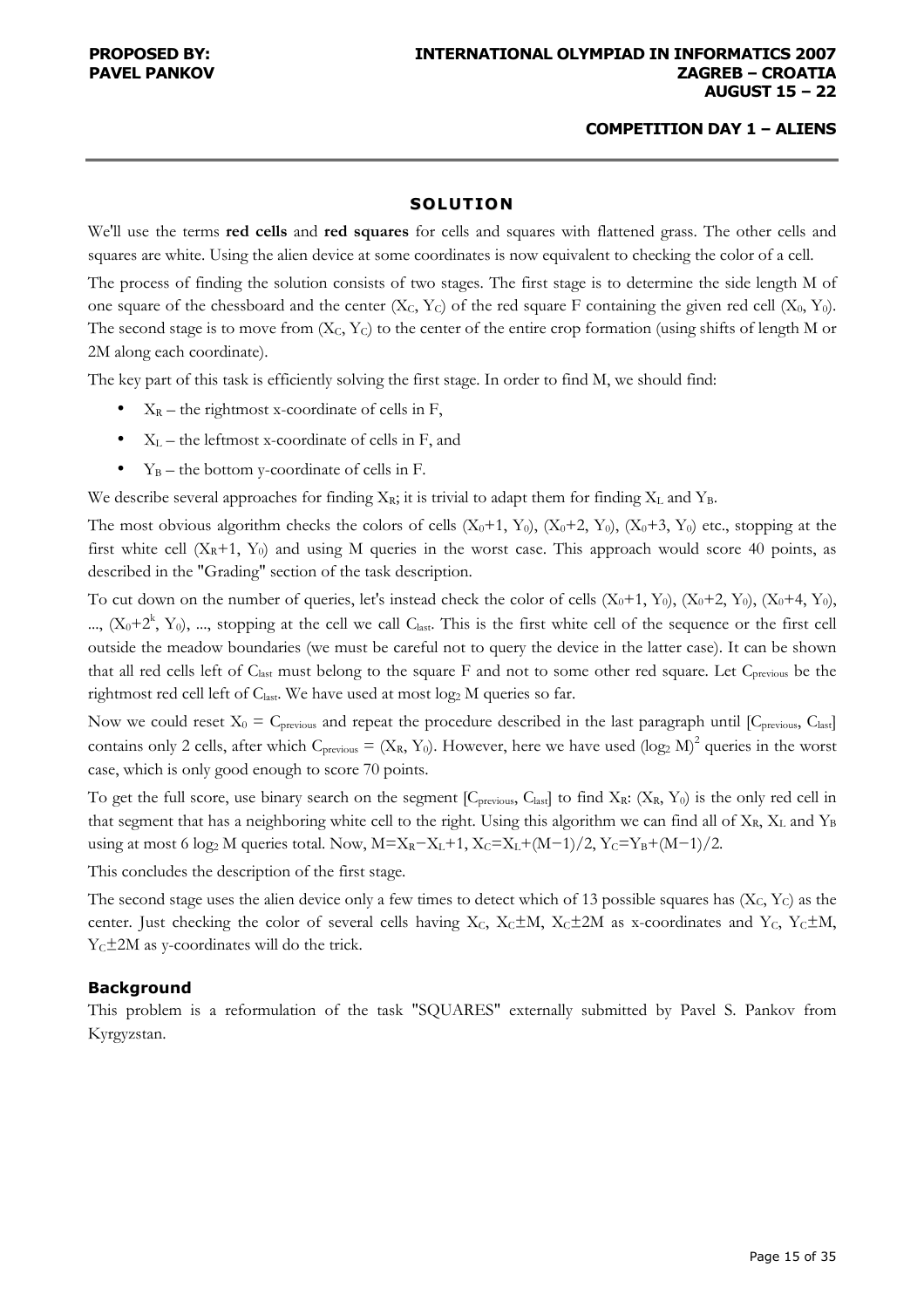# FLOOD

In 1964 a catastrophic flood struck the city of Zagreb. Many buildings were completely destroyed when the water struck their walls. In this task, you are given a simplified model of the city before the flood and you should determine which of the walls are left intact after the flood.

The model consists of N points in the coordinate plane and W walls. Each wall connects a pair of points and does not go through any other points. The model has the following additional properties:

- No two walls intersect or overlap, but they may touch at endpoints;
- Each wall is parallel to either the horizontal or the vertical coordinate axis.

Initially, the entire coordinate plane is dry. At time zero, water instantly floods the exterior (the space not bounded by walls). After exactly one hour, every wall with water on one side and air on the other breaks under the pressure of water. Water then floods the new area not bounded by any standing walls. Now, there may be new walls having water on one side and air on the other. After another hour, these walls also break down and water floods further. This procedure repeats until water has flooded the entire area.

An example of the process is shown in the following figure.



The state at time zero. Shaded cells represent the flooded area, while white cells represent dry area (air).





The state after one hour. The state after two hours. Water has flooded the entire area and the 4 remaining walls cannot be broken down.

# TASK

Write a program that, given the coordinates of the N points, and the descriptions of W walls connecting these points, determines which of the walls are left standing after the flood.

# INPUT

The first line of input contains an integer N ( $2 \le N \le 100000$ ), the number of points in the plane.

Each of the following N lines contains two integers X and Y (both between 0 and 1 000 000, inclusive), the coordinates of one point. The points are numbered 1 to N in the order in which they are given. No two points will be located at the same coordinates.

The following line contains an integer W ( $1 \leq W \leq 2N$ ), the number of walls.

Each of the following W lines contains two different integers A and B ( $1 \le A \le N$ ,  $1 \le B \le N$ ), meaning that, before the flood, there was a wall connecting points A and B. The walls are numbered 1 to W in the order in which they are given.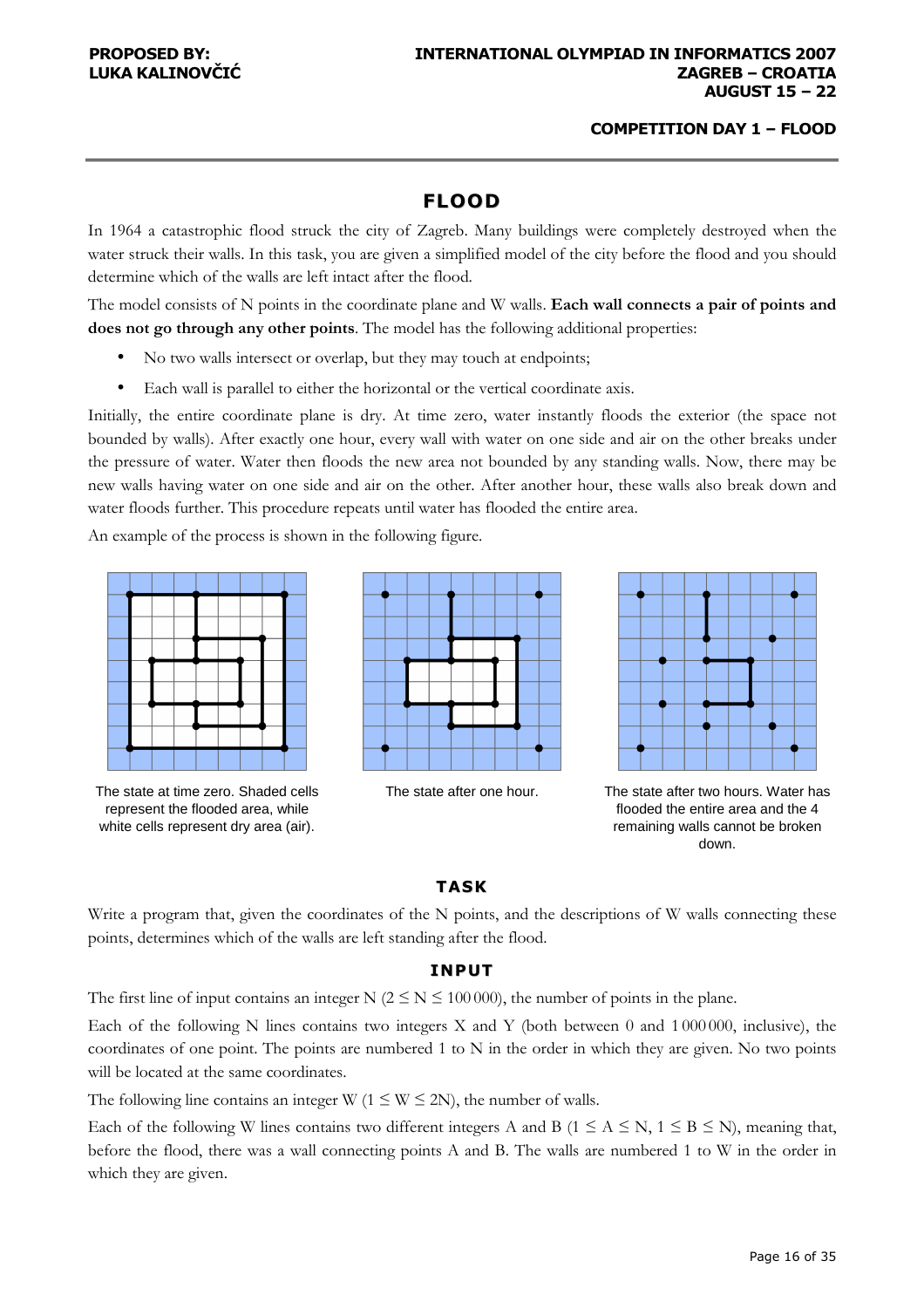# **OUTPUT**

The first line of output should contain a single integer K, the number of walls left standing after the flood.

The following K lines should contain the indices of the walls that are still standing, one wall per line. The indices may be output in any order.

## GRADING

In test cases worth a total of 40 points, all coordinates will be at most 500.

 $\overline{1}$ 

In those same cases, and cases worth another 15 points, the number of points will be at most 500.

# DETAILED FEEDBACK WHEN SUBMITTING

During the contest, you may select up to 10 submissions for this task to be evaluated (as soon as possible) on part of the official test data. After the evaluation is done, a summary of the results will be available on the contest system.

## EXAMPLE

| input                                                                                                                                                                                                                                                                                                                                                                                                                                                                     | output                                                                                                   |
|---------------------------------------------------------------------------------------------------------------------------------------------------------------------------------------------------------------------------------------------------------------------------------------------------------------------------------------------------------------------------------------------------------------------------------------------------------------------------|----------------------------------------------------------------------------------------------------------|
| 15<br>11<br>8<br>$\,1\,$<br>$\overline{4}$<br>$\overline{a}$<br>72<br>$\overline{a}$<br>$\overline{3}$<br>$\mathbf{3}$<br>$\overline{4}$<br>6<br>$\mathbf{3}$<br>$\overline{a}$<br>$\overline{5}$<br>$\overline{4}$<br>5<br>6<br>5<br>$\overline{4}$<br>$\sqrt{6}$<br>7 6<br>$\mathbf{1}$<br>$\,8\,$<br>4 8<br>8 8<br>17<br>$1\quad2$<br>2 15<br>15 14<br>14 13<br>131<br>14 11<br>11 12<br>12 4<br>4 3<br>36<br>6 5<br>58<br>8<br>9<br>9<br>11<br>9<br>10<br>10 7<br>7 6 | $\overline{4}$<br>б<br>15<br>16<br>17<br>This example corresponds to the<br>figure on the previous page. |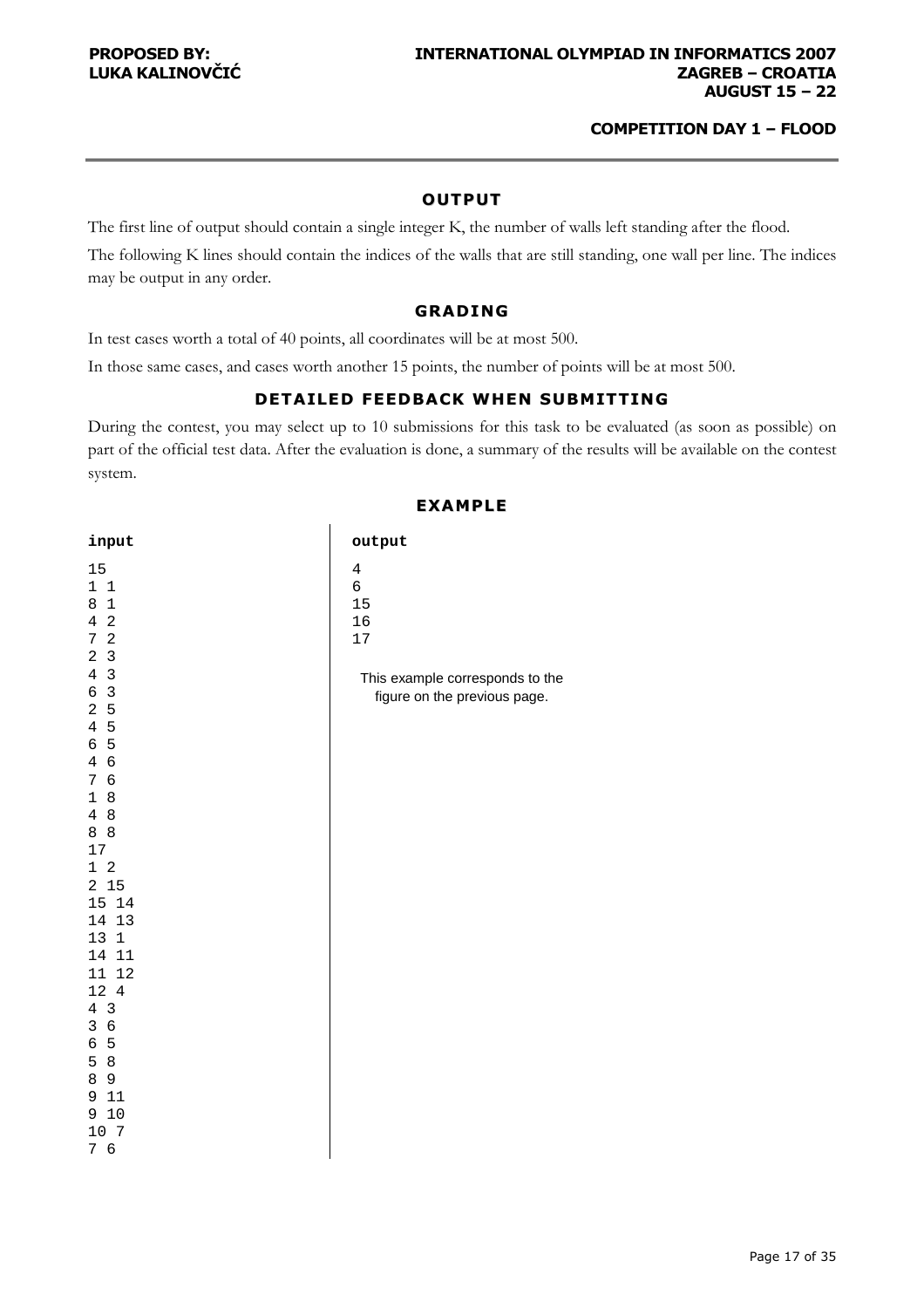# SOLUTION

# Simulation

The simple solution is to "draw" the walls onto a two-dimensional array and use a 0-1 BFS algorithm (starting from any outer cell) to calculate the flooding time for each cell. A wall is left standing after the flood if the times needed to reach its two sides are equal.

The 0-1 BFS algorithm is used to find the shortest path in graphs in which edge has weight exactly 0 or 1 (using a double-ended queue and inserting elements at the front when expanding through a 0-edge). In our model, each pair of two adjacent cells is connected by an edge; weight of the edge is 1 if there is a wall between the cells, and 0 otherwise.

Since the size of the graph depends on the coordinates of the points, the number of cells we need to consider is too big in general. This solution was awarded approximately 40 points.

# Simulation with coordinate compression

To improve the above algorithm, we can observe that the exact coordinates of points are irrelevant – only the relative order of points matters for the purpose of counting the walls standing after the flood. Therefore, if the x-coordinates take A different values and the y-coordinates take B different values, we can map them to sets  $\{1, 2, ..., A\}$  and  $\{1, 2, ..., B\}$ , respectively. The number of cells we need to consider while searching is now  $O(A \cdot B)$ .

As both A and B are bounded by N (the number of points), this approach has total time complexity  $O(N^2)$ . This solution was awarded approximately 55 points.

# Model solution (dual-graph)

We represent each region (a maximal set of connected cells) as a node in a graph and we add edges between pairs of nodes if the corresponding regions share a wall. We also add the outer region as a node in the graph and connect it with all regions immediately exposed to water.

Notice that we do not need to find the exact flooding time for each region – we are only interested if two regions sharing a wall are equally distant from the outer region or not. If one connected set of regions is completely contained inside another region we can consider it separately while generating the above graph and connect it directly to the outer region.

Running a simple BFS algorithm on the above graph starting from outer region gives us enough data to solve the task. The hardest part of the solution is generating the graph.

One possible strategy is to imagine each wall as two one-way roads (going in opposite directions). Now, we pick any road and drive along, turning right at each intersection – if we can turn right we do so, else if we can go forward we do so, else if we can turn left we do so, else we turn backwards. For each starting road we will make one lap around one region and end up where we started. By successively choosing new roads and traversing them, we discover all possible regions. Exactly one traversal will give the an outer region. If for a particular wall, the two roads yield different regions, we connect those regions by an edge.

This algorithm can be implemented with time complexity O(N+W).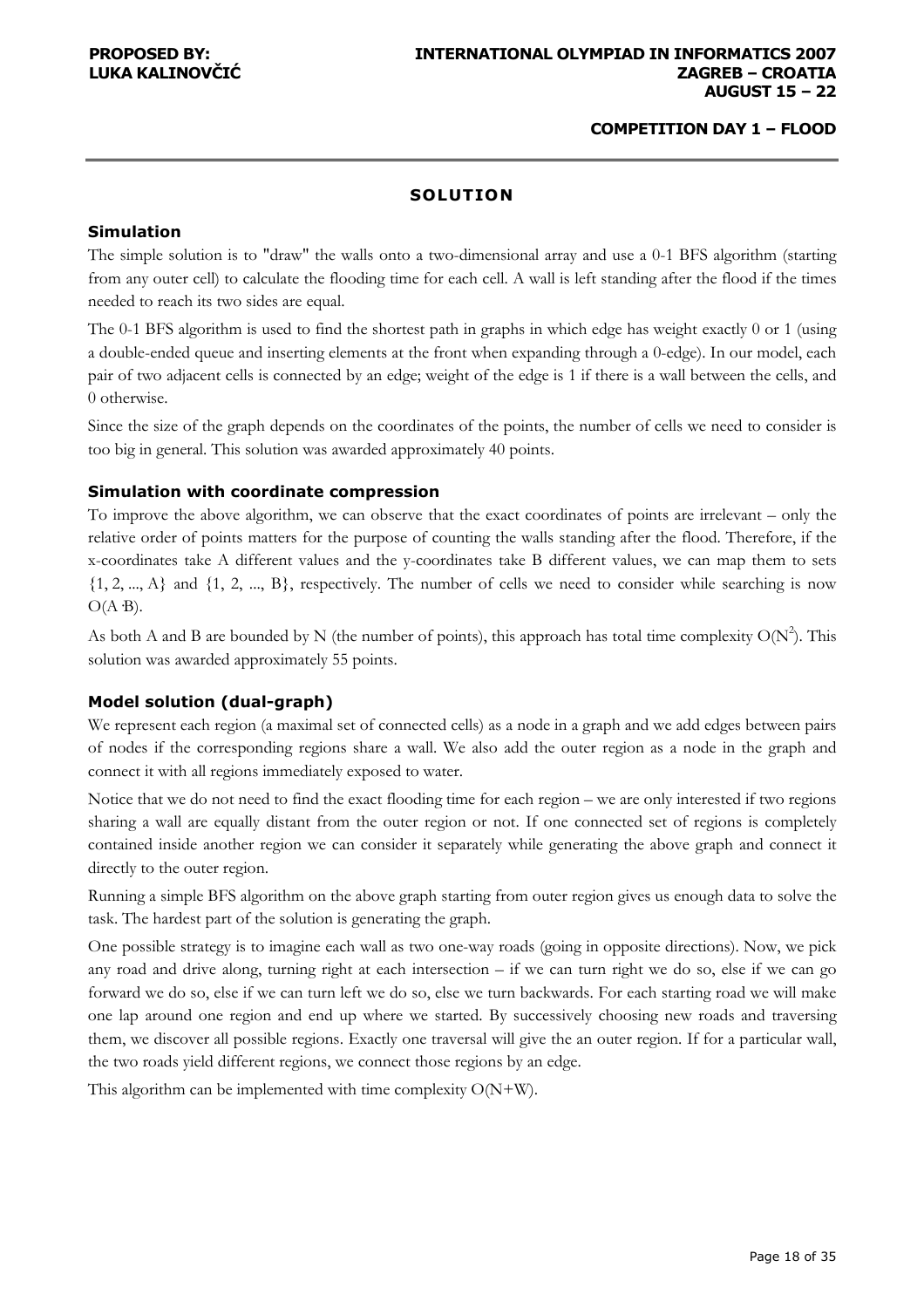# Alternative model solution (Outer wall traversal)

Another, somewhat different, approach to the problem is to continuously walk around the components and figure out which of the outer walls are going to collapse. We start by selecting a leftmost outer wall. Now, imagine we put a right hand on the wall and start walking around the walls keeping the hand on the wall until we return to the starting position. We observe that, of all the walls we touched, only those that we touched on both sides will survive the flood. Next, we remove all the walls we touched, and repeat the process until all walls are removed. This algorithm can be implemented in  $O(N \log N + W)$  and also yields full points.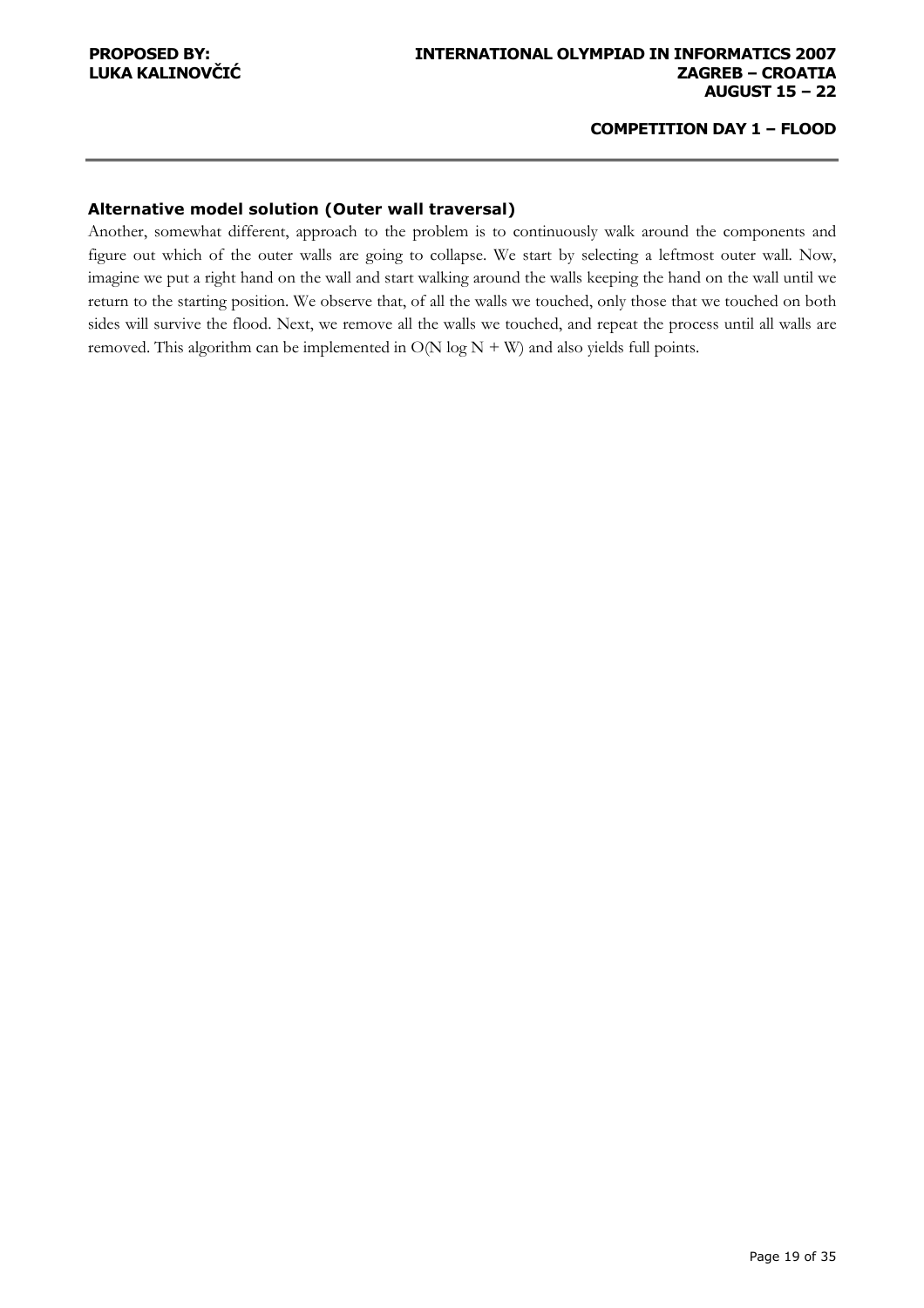# SAILS

A new pirate sailing ship is being built. The ship has N masts (poles) divided into unit sized segments – the height of a mast is equal to the number of its segments. Each mast is fitted with a number of sails and each sail exactly fits into one segment. Sails on one mast can be arbitrarily distributed among different segments, but each segment can be fitted with at most one sail.

Different configurations of sails generate different amounts of thrust when exposed to the wind. Sails in front of other sails at the same height get less wind and contribute less thrust. For each sail we define its inefficiency as the total number of sails that are behind this sail and at the same height. Note that "in front of" and "behind" relate to the orientation of the ship: in the figure below, "in front of" means to the left, and "behind" means to the right.

The **total inefficiency** of a configuration is the sum of the inefficiencies of all individual sails.



This ship has 6 masts, of heights 3, 5, 4, 2, 4 and 3 from front (left side of image) to back. This distribution of sails gives a total inefficiency of 10. The individual inefficiency of each sail is written inside the sail.

# TASK

Write a program that, given the height and the number of sails on each of the N masts, determines the smallest possible total inefficiency.

# INPUT

The first line of input contains an integer N ( $2 \le N \le 100000$ ), the number of masts on the ship.

Each of the following N lines contains two integers H and K ( $1 \le H \le 100000$ ,  $1 \le K \le H$ ), the height and the number of sails on the corresponding mast. Masts are given in order from the front to the back of the ship.

# **OUTPUT**

Output should consist of a single integer, the smallest possible total inefficiency.

Note: use a 64-bit integer type to calculate and output the result (long long in  $C/C++$ , int64 in Pascal).

# GRADING

In test cases worth a total of 25 points, the total number of ways to arrange the sails will be at most 1 000 000.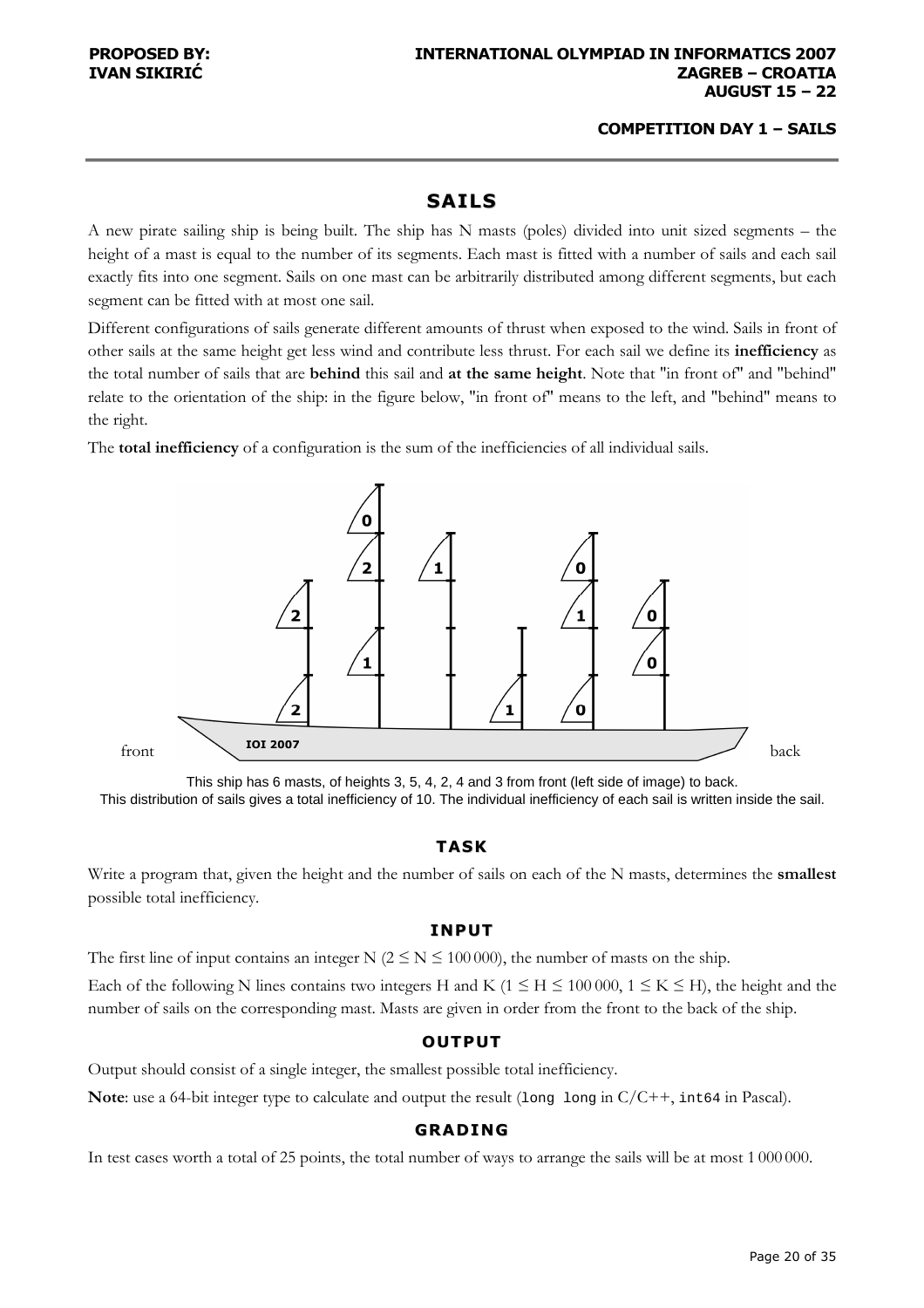# EXAMPLE

**input** 

6

4 1

2 1

4 3

3 2

**output** 

10

This example corresponds to the figure on the previous page.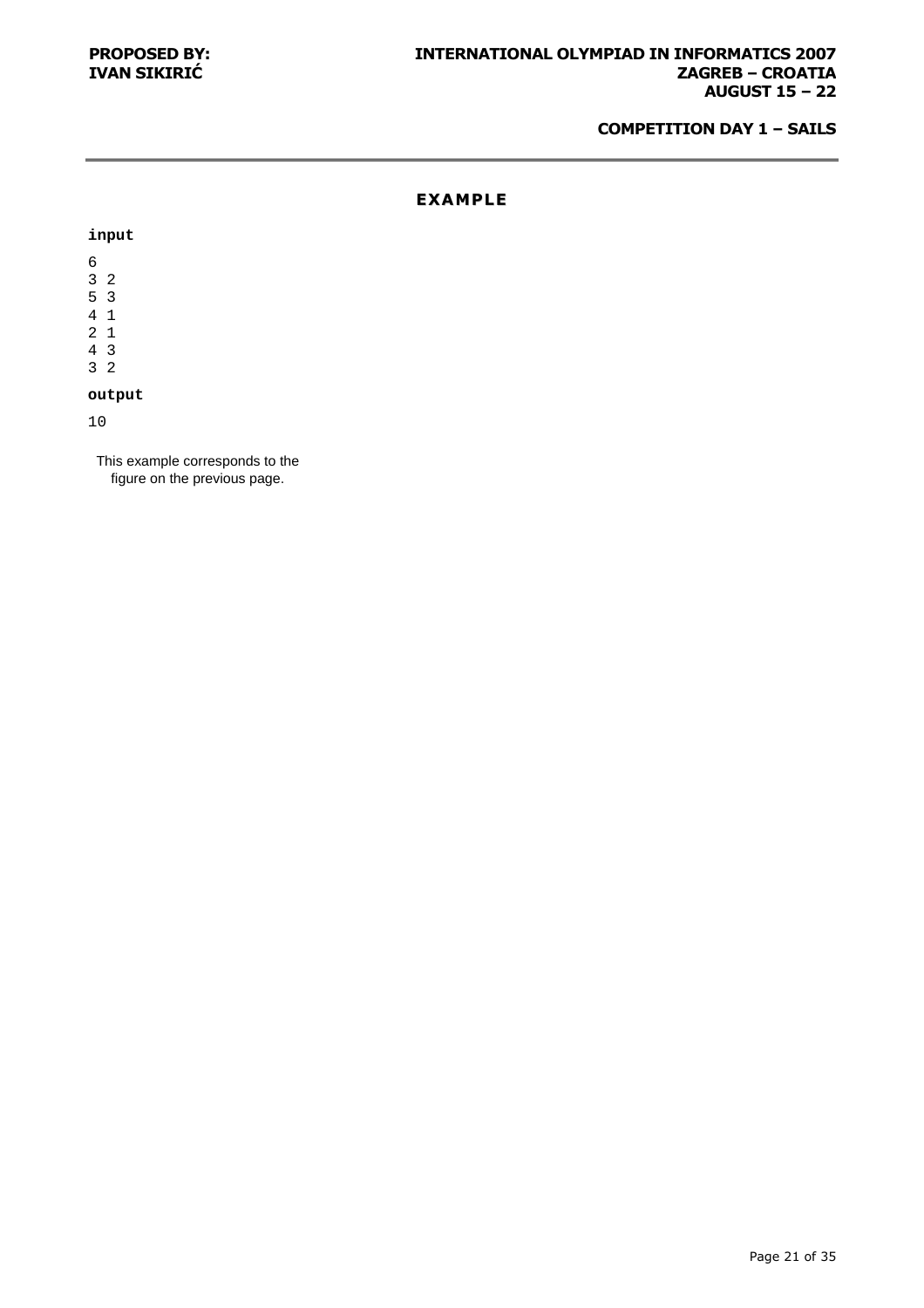# SOLUTION

Each segment is positioned at a particular level – a mast of height H has segments at levels 1 through H. Notice that the ordering of masts is irrelevant when counting the total inefficiency; the final result depends only on the number of sails at each level.

Let us assume that the masts are sorted in ascending order by height. Consider the following greedy algorithm:

- Process masts left to right keeping track of the total number of sails at each level.
- For each new mast of height H with K sails, do the following: out of the H current levels, choose K levels with the lowest number of sails and place the new sails there.
- Add up the values  $S_X \cdot (S_X-1)$  / 2 for each level X, where  $S_X$  is the number of sails placed at level X. Report the sum as the solution.

We will omit the full proof of correctness for the algorithm. Intuitively, our goal is to keep the number of sails at different levels as close as possible, therefore it makes sense to place new sails at levels with the lowest numbers of sails so far.

In order to obtain a formal proof, show that any other choice is no better than the one this algorithm makes. Assume that A and B are different levels such that the number of sails placed on level A so far is less than the number of sails placed on level B so far, and argue that any configuration C that places a sail on B but not on A can be transformed into a configuration C' that does the opposite and has lower or equal inefficiency.

## Suboptimal solutions

Although the algorithm is conceptually simple, it is not easy to find an implementation efficient enough for the given input constraints.

The above algorithm can be directly simulated. We can explicitly maintain the total number of sails for each level and update it at each step. If we use an array, we obtain an algorithm of time complexity  $O(total\_number\_of\_sails \cdot max\_height)$ . Such solutions were awarded approximately 30 points.

Notice that, since the masts are sorted by height, we can only keep track of the sail counts, and ignore the particular levels where they are obtained (that is, we can keep the histogram sorted). Hence, we can use a priority queue to maintain the histogram and efficiently find the K lowest sail counts at each step. This approach can be implemented with the time complexity of O(total\_number\_of\_sails · log(max\_height)). Such solutions were awarded 40 points.

Keeping the histogram in a sorted array gives another suboptimal solution. At each step, we can find the K lowest sail counts and update the histogram in one sweep. We just need to ensure that, among the levels with same sail count, we pick and update earlier levels first (assuming the histogram is sorted by descending sail counts). This approach can be implemented with the time complexity  $O(N \cdot \text{max height})$ . Such solutions were awarded 50 points.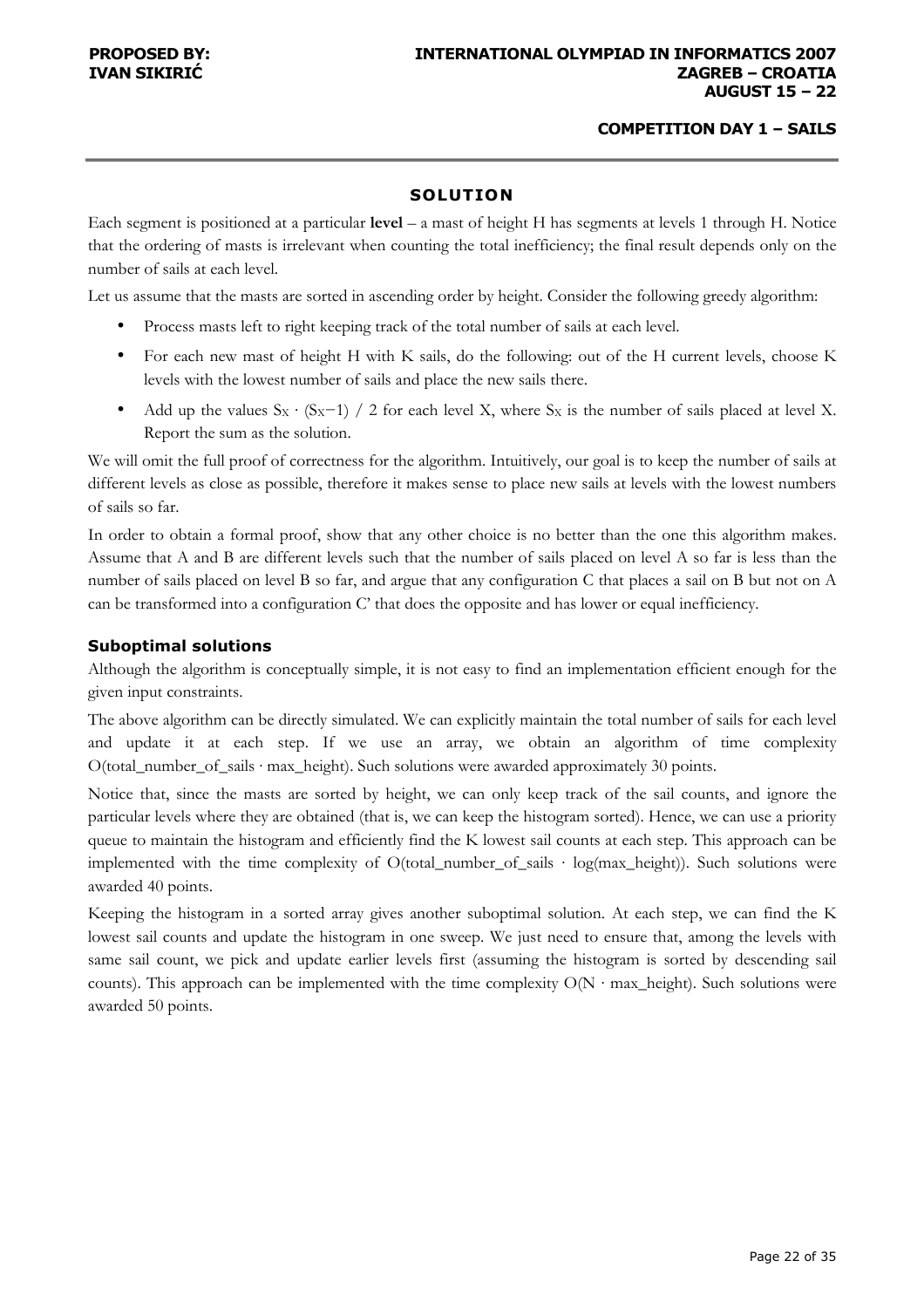# Model solution

The model solution also uses the idea that the histogram can be kept sorted, but, instead of keeping the sail counts, it only maintains the differences between two successive sail counts. For example if, in the current state, the height is 6 and the sail counts are 5, 3, 3, 3, 2 and 2, the difference array, **delta**, is  $5, -2, 0, 0, -1, 0$  and  $-2$ .

The essence of the model solution is a subroutine that transforms the difference array as we process new masts. When processing a new mast of height H with K sails, we first add new entries to the end of the difference array (corresponding to the highest levels that are currently empty), and then we add one sail to each of the lowest K levels.

In order to add one sail to each level in the interval [A, B], in most cases we can simply increase delta[A] and decrease delta[B]. When delta[A] is zero (i.e. when the left part of the interval is in the middle of a group of equal sail counts), then the procedure results in an array that is not sorted. However, whenever delta[A] is not zero the above described procedure results in a difference array corresponding to a sorted array.

Let level group be a group of levels with same sail count. Observe that level groups can be identified in the difference array as a sequence of zeros bounded by nonzero values. In other words, to identify the level group containing the level H, we need to find first nonzero value in delta sequence before and after H.

When updating the lowest K levels (interval [H−K+1, H]), the model solution works as follows:

If the left part of the interval (H−K+1) is in the middle of a level group [A, B] then update the intervals [A, A+B−H+K−1] and [B+1, H]. In order to keep the array sorted, we have moved the new sails from the right part to the left part of the level group.

Otherwise, update the interval [H−K+1, H].

In order to obtain an efficient solution we need to be able to quickly find the level group corresponding to a particular level. There are a number of solutions based on this or similar ideas that score between 70 and 100 points, depending on the efficiency of the data structure used to identify the level group.

The model solution uses the interval tree data structure to answer the needed queries. Processing one mast will take time O(log(H)), where H is the height of the mast. Therefore, the total time complexity of this solution is  $O(N \cdot log(max\_height)).$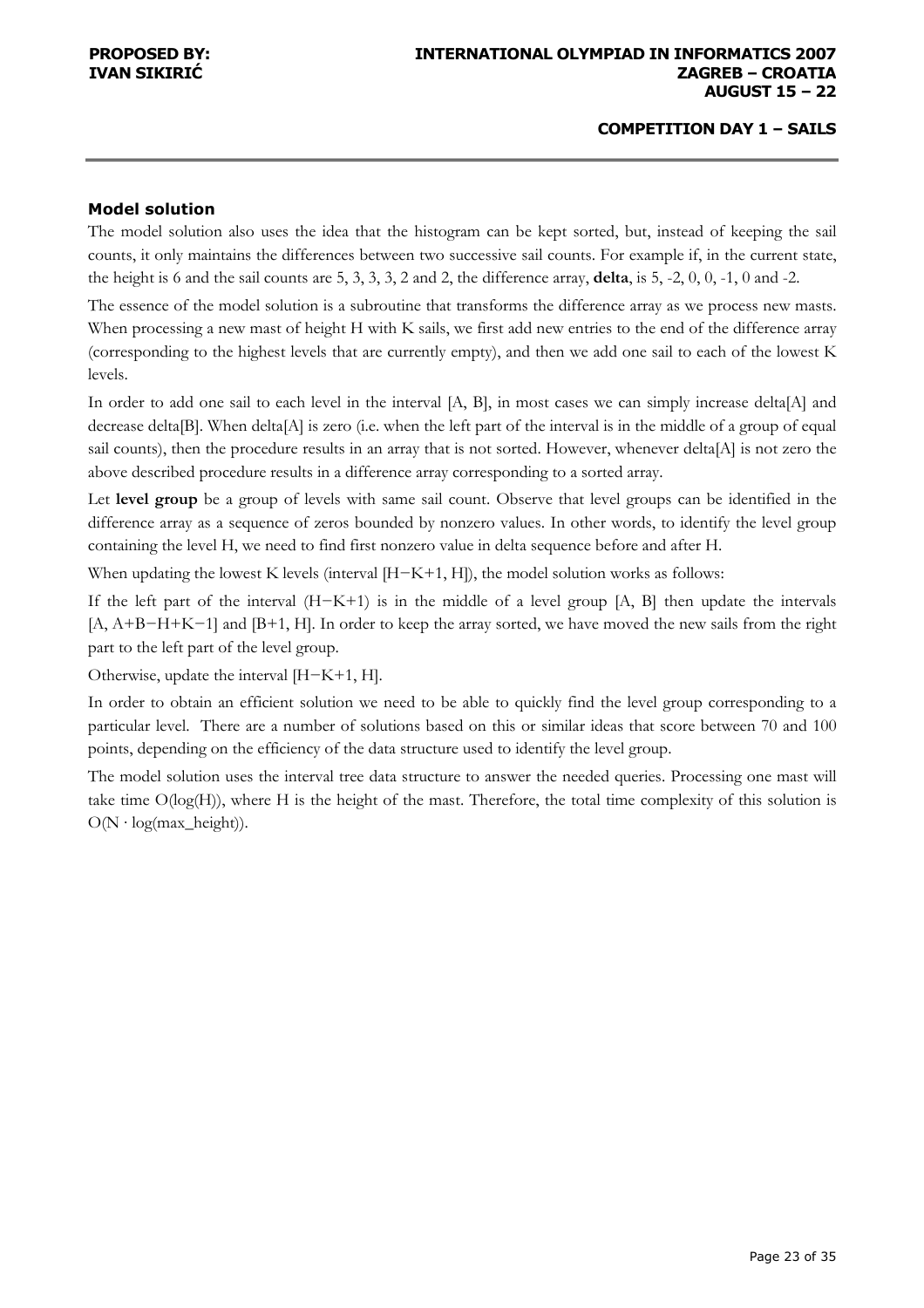## COMPETITION DAY 2 – MINERS

# MINERS

There are two coal mines, each employing a group of miners. Mining coal is hard work, so miners need food to keep at it. Every time a shipment of food arrives at their mine, the miners produce some amount of coal. There are three types of food shipments: meat shipments, fish shipments and bread shipments.

Miners like variety in their diet and they will be more productive if their food supply is kept varied. More precisely, every time a new shipment arrives to their mine, they will consider the new shipment and the previous two shipments (or fewer if there haven't been that many) and then:

- If all shipments were of the same type, they will produce one unit of coal.
- If there were two different types of food among the shipments, they will produce two units of coal.
- If there were three different types of food, they will produce three units of coal.

We know in advance the types of food shipments and the order in which they will be sent. It is possible to influence the amount of coal that is produced by determining which shipment should go to which mine. Shipments cannot be divided; each shipment must be sent to one mine or the other in its entirety.

The two mines don't necessarily have to receive the same number of shipments (in fact, it is permitted to send all shipments to one mine).

# TASK

Your program will be given the types of food shipments, in the order in which they are to be sent. Write a program that finds the largest total amount of coal that can be produced (in both mines) by deciding which shipments should be sent to mine 1 and which shipments should be sent to mine 2.

# INPUT

The first line of input contains an integer N ( $1 \le N \le 100000$ ), the number of food shipments.

The second line contains a string consisting of N characters, the types of shipments in the order in which they are to be distributed. Each character will be one of the uppercase letters 'M' (for meat), 'F' (for fish) or 'B' (for bread).

## **OUTPUT**

Output a single integer, the largest total amount of coal that can be produced.

# GRADING

In test cases worth a total of 45 points, the number of shipments N will be at most 20.

# DETAILED FEEDBACK WHEN SUBMITTING

During the contest, you may select up to 10 submissions for this task to be evaluated (as soon as possible) on part of the official test data. After the evaluation is done, a summary of the results will be available on the contest system.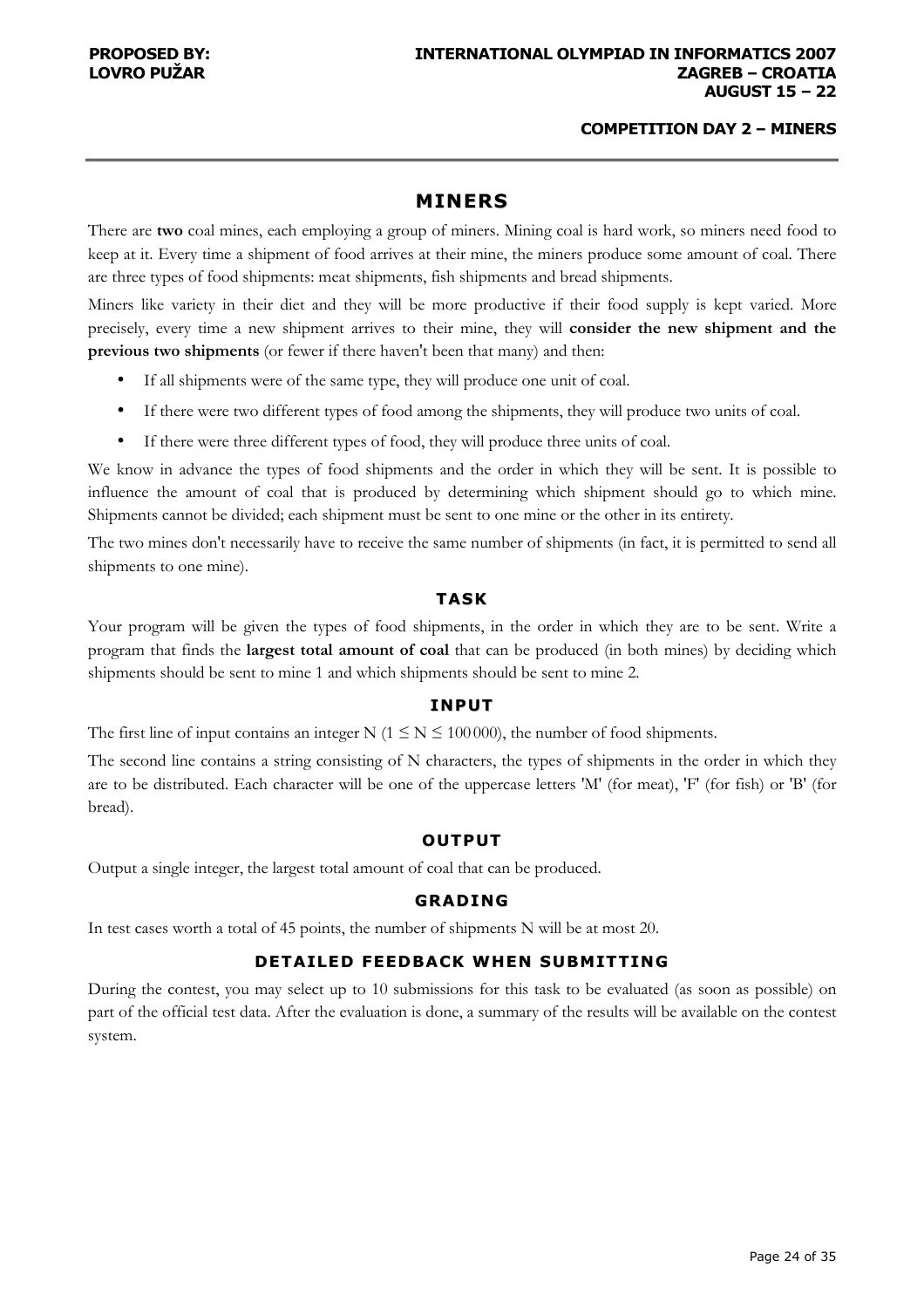# COMPETITION DAY 2 – MINERS

# EXAMPLES

| input       | input                         |
|-------------|-------------------------------|
| 6<br>MBMFFB | 16<br><b>MMRMRRRRMMMMMRMR</b> |
| output      | output                        |
| 12          | 29                            |

In the left sample, by distributing the shipments in this order: mine 1, mine 1, mine 2, mine 2, mine 1, mine 2, the shipments will result in 1, 2, 1, 2, 3 and 3 units of coal produced in that order, for a total of 12 units. There are other ways to achieve this largest amount.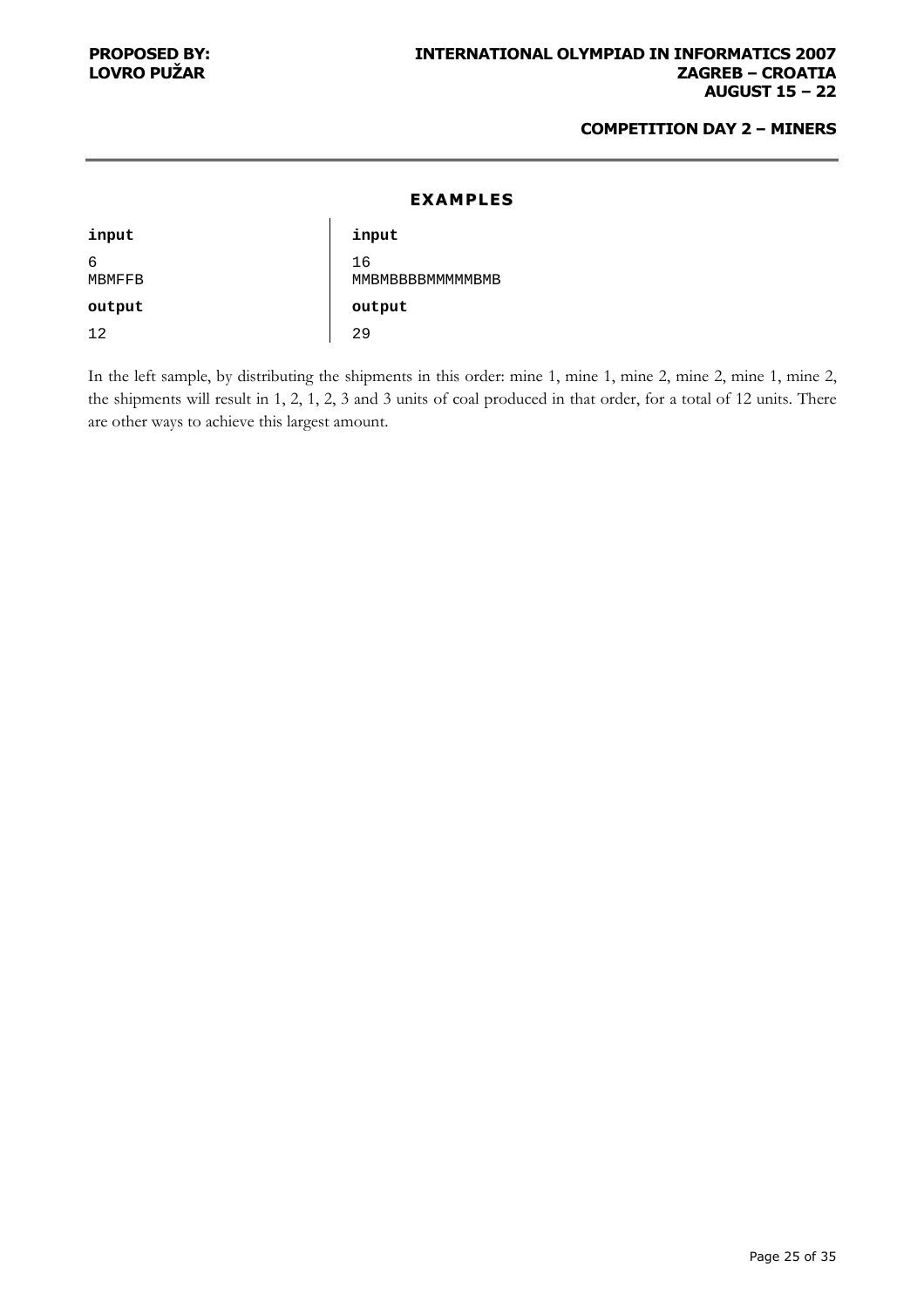## COMPETITION DAY 2 – MINERS

# **SOLUTION**

The problem is solved using dynamic programming. Let M(n, state1, state2) be the largest amount of coal that can be produced after n−1 food shipments have already been distributed; state1 describes which shipments have gone to mine 1 so far, and state2 describes which shipments have gone to mine 1 so far. Furthermore, let value(a, b) denote the amount of coal produced when food of type b arrives to a mine in state a. The following recursive formula holds:

 $M(n, state1, state2) = max$  {

 $M(n+1, new state1, state2)$  + value(state1, type of shipment n),

 $M(n+1, state1, newstate2) + value(state2, type of shipment n)$ 

}

One could write a simple recursion based on the above formula (calculate M(0, empty, empty)). Such an algorithm has  $O(2^N)$  complexity and would score 45 points.

Note that, for calculating the value of M, it suffices to describe the state of a mine by the last two shipments only. This is because any shipment, other than the last two, cannot influence the amount of coal produced. The total number of different states is thus reduced to only 3\*3+1=10 per mine (3 types of food in each of the last two shipments, and a special state describing an empty mine).

This allows us to drastically reduce the total number of configurations: N shipments  $\times$  10 states (for the first mine)  $\times$  10 states (for the second mine). For each of the configurations, we can calculate the value of the configuration once and store it for reuse.

However, with N as high as 100 000, using so much memory (100N integers) for storing the values of the configurations would break the memory limit and score between 70 and 85 points.

To get the full score, we note that, when calculating  $M(n, *, *,)$ , we only use  $M(n+1, *, *,)$ . If we calculate M in decreasing order of n, we need only 2·100 integers.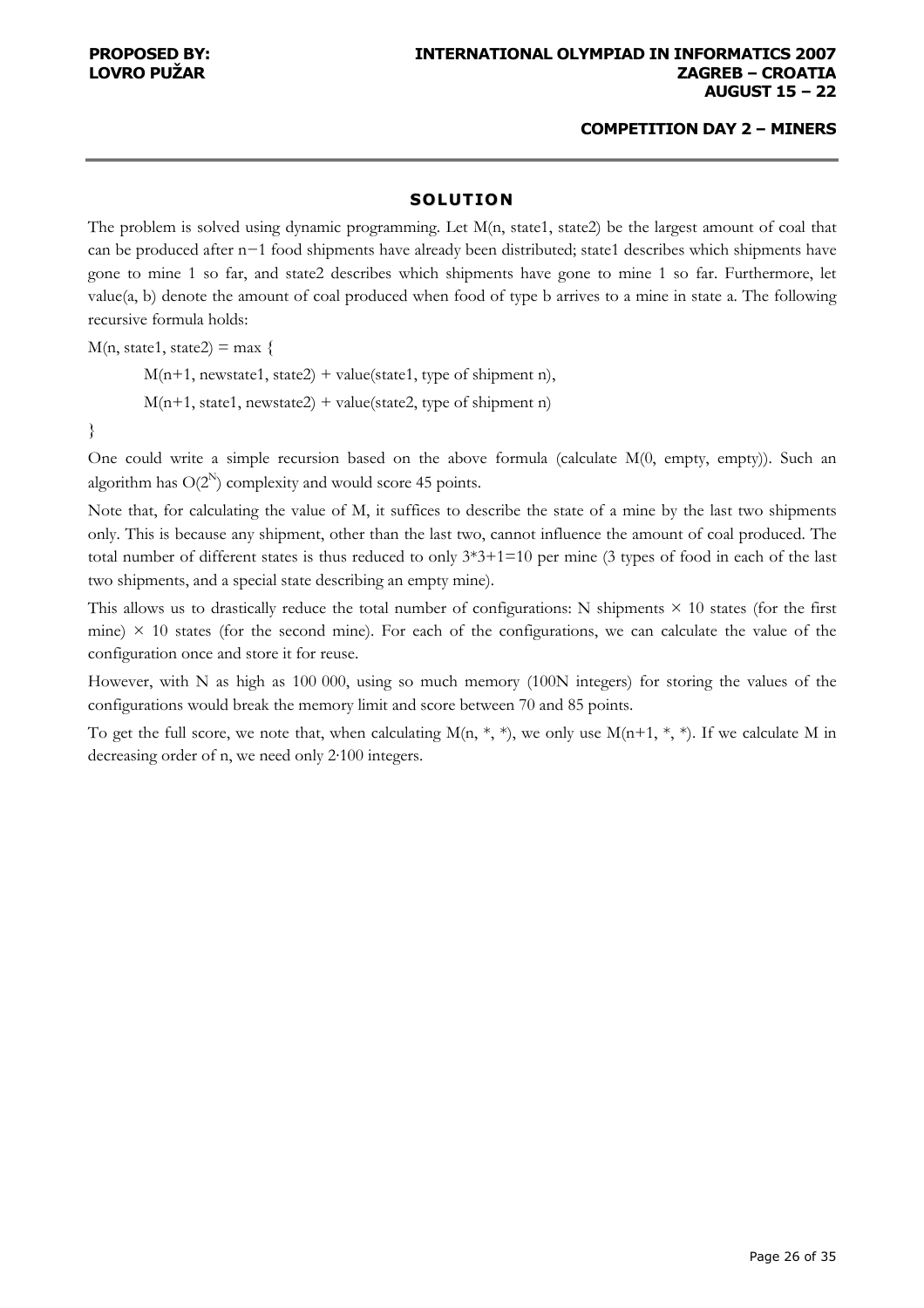PROPOSED BY: LUKA KALINOVČIĆ

#### COMPETITION DAY 2 – PAIRS

# PAIRS

Mirko and Slavko are playing with toy animals. First, they choose one of three boards given in the figure below. Each board consists of cells (shown as circles in the figure) arranged into a one, two or three dimensional grid.



Mirko then places N little toy animals into the cells.

The **distance** between two cells is the smallest number of moves that an animal would need in order to reach one cell from the other. In one move, the animal may step into one of the adjacent cells (connected by line segments in the figure).

Two animals can hear each other if the distance between their cells is at most D. Slavko's task is to calculate how many pairs of animals there are such that one animal can hear the other.

## TASK

Write a program that, given the board type, the locations of all animals, and the number D, finds the desired number of pairs.

## INPUT

The first line of input contains four integers in this order:

- The board type B  $(1 \le B \le 3)$ ;
- The number of animals N ( $1 \le N \le 100000$ );
- The largest distance D at which two animals can hear each other  $(1 \le D \le 100\,000\,000)$ ;
- The size of the board M (the largest coordinate allowed to appear in the input):
	- When  $B=1$ , M will be at most  $75000000$ .
	- When B=2, M will be at most 75 000.
	- When B=3, M will be at most 75.

Each of the following N lines contains B integers separated by single spaces, the coordinates of one toy animal. Each coordinate will be between 1 and M (inclusive).

More than one animal may occupy the same cell.

# **OUTPUT**

Output should consist of a single integer, the number of pairs of animals that can hear each other.

Note: use a 64-bit integer type to calculate and output the result (long long in  $C/C++$ , int64 in Pascal).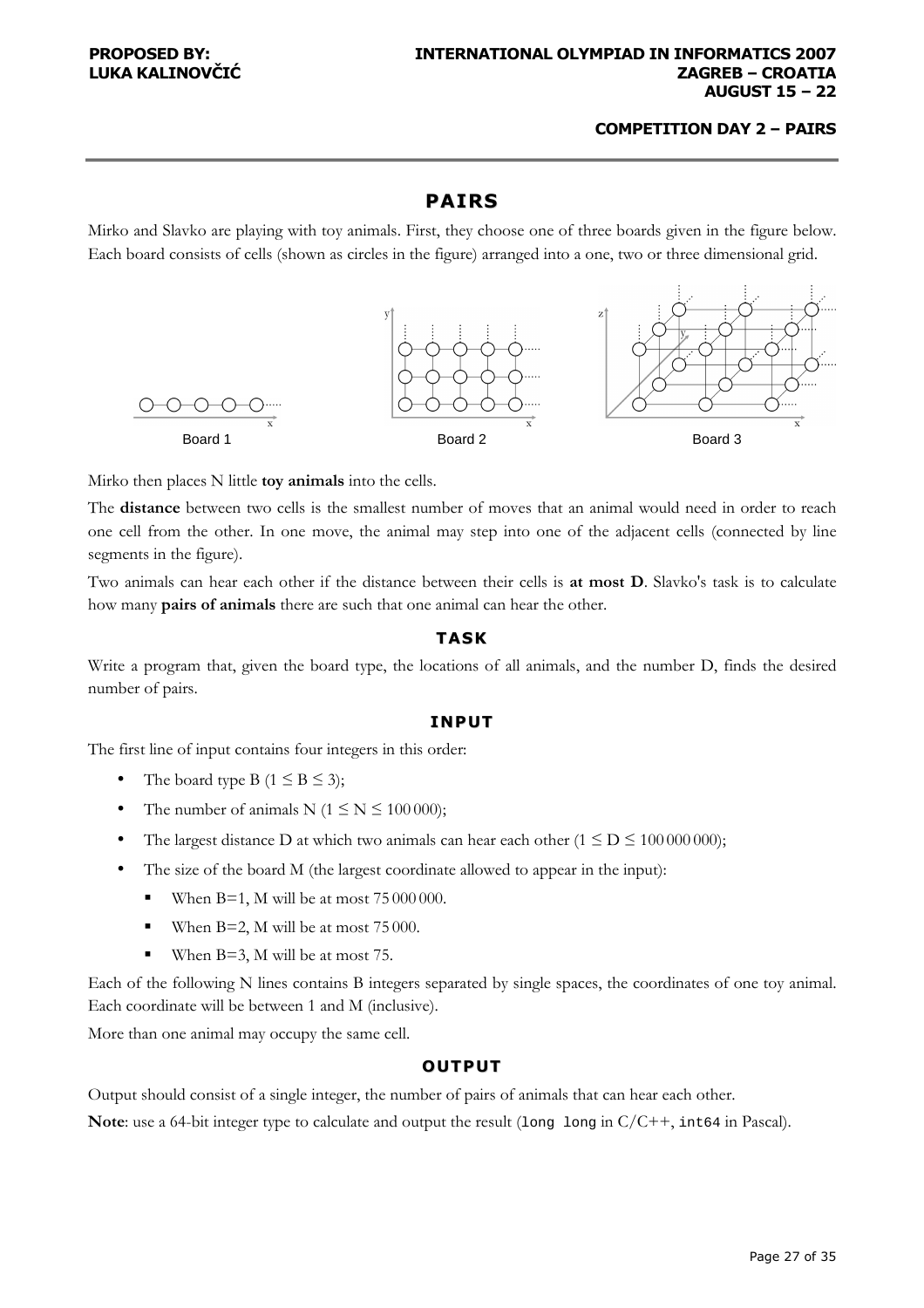PROPOSED BY: LUKA KALINOVČIĆ

# COMPETITION DAY 2 – PAIRS

## GRADING

In test cases worth a total of 30 points, the number of animals N will be at most 1 000.

Furthermore, for each of the three board types, a solution that correctly solves all test cases of that type will be awarded at least 30 points.

## EXAMPLES

| input        | input                            | input          |
|--------------|----------------------------------|----------------|
| 1 6<br>5 100 | 2 <sub>5</sub><br>4 10           | 3<br>8 10 20   |
| 25           | 5<br>-2                          | 10<br>10<br>10 |
| 50           | 7 <sub>2</sub>                   | 10 20<br>10    |
| 50           | 8<br>4                           | 20<br>10<br>10 |
| 10           | 6<br>-5                          | 20 20<br>10    |
| 20           | $\overline{4}$<br>$\overline{4}$ | 10<br>20<br>10 |
| 23           | output                           | 20 10<br>20    |
| output       |                                  | 20<br>20<br>10 |
|              | 8                                | 20 20 20       |
| 4            |                                  | output         |
|              |                                  | 12             |

Clarification for the leftmost example. Suppose the animals are numbered 1 through 6 in the order in which they are given. The four pairs are:

- $\bullet$  1-5 (distance 5)
- $\bullet$  1-6 (distance 2)
- $\bullet$  2-3 (distance 0)
- $\bullet$  5-6 (distance 3)

## Clarification for the middle example. The eight pairs are:

- $\bullet$  1-2 (distance 2)
- $\bullet$  1-4 (distance 4)
- $\bullet$  1-5 (distance 3)
- $\bullet$  2-3 (distance 3)
- $\bullet$  2-4 (distance 4)
- $\bullet$  3-4 (distance 3)
- 3-5 (distance 4)
- $\bullet$  4-5 (distance 3)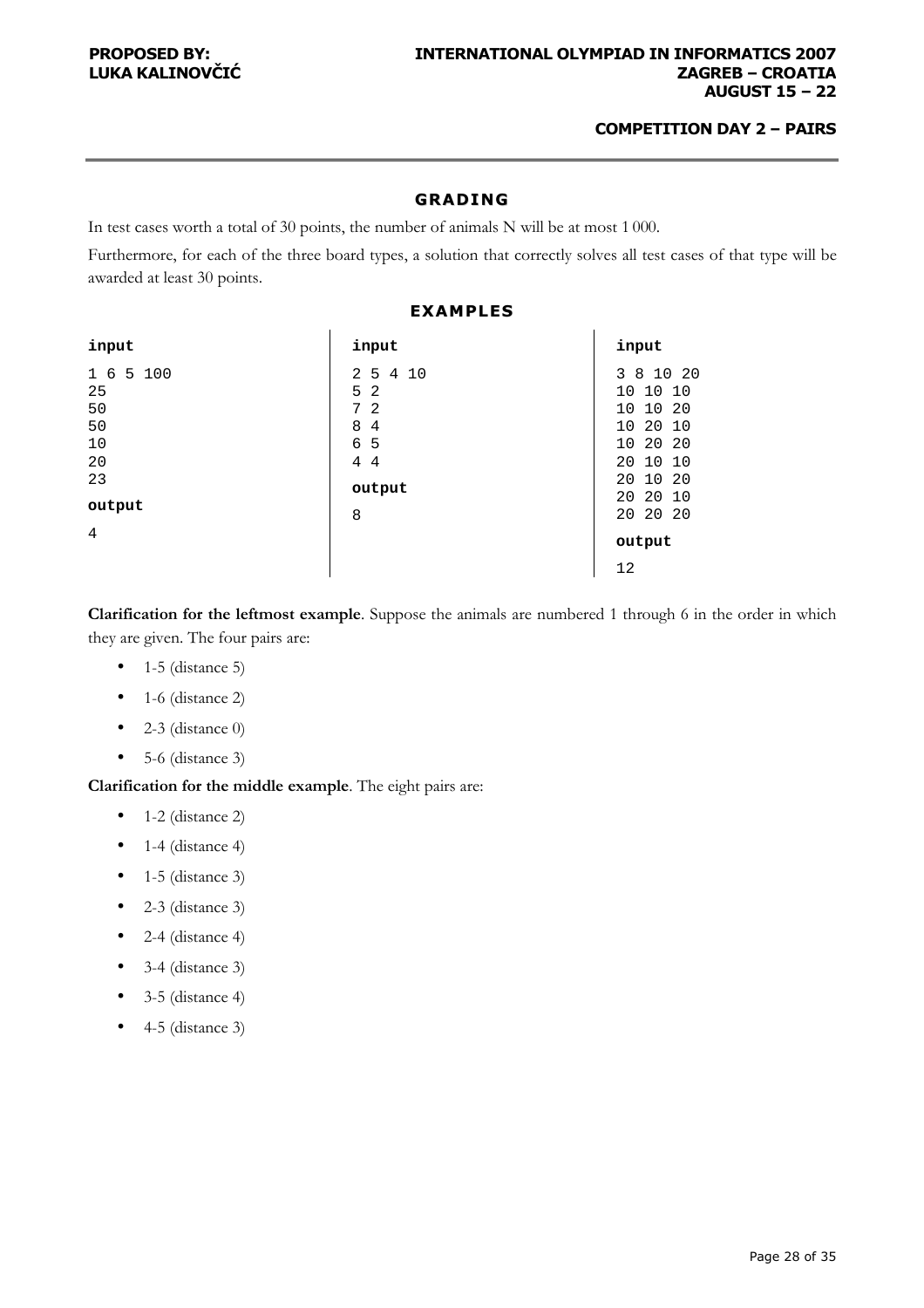#### COMPETITION DAY 2 – PAIRS

#### SOLUTIONS

Let N be the number of animals, M the size of the board and D the largest distance.

#### Solution for 1D board

To solve the 1D board, we first sort the coordinates and then perform a sweep-line algorithm. We keep track of two pointers: head and tail. When the head is pointing to an element with coordinate x, the tail is pointing to the first element with coordinate greater than or equal to x−D.

For each position of head we add head−tail to the total result. As we advance head to the next element, we can easily adjust tail to point to the required element.

The time complexity of this algorithm is  $O(N \log N)$  for sorting, and  $O(N)$  for sweeping.

# Solution for 2D board

To solve the 2D version of the problem, we first consider the distance formula:

dist(P, Q) =  $|$  P.x – Q.x  $|$  +  $|$  P.y – Q.y  $|$ 

The formula above will resolve to one of the following four formulas:

 $dist(P, Q) = P.x - Q.x + P.y - Q.y = (P.x + P.y) - (Q.x + Q.y)$  $dist(P, Q) = P.x - Q.x - P.y + Q.y = (P.x - P.y) - (Q.x - Q.y)$  $dist(P, Q) = -P.x + Q.x + P.y - Q.y = (Q.x - Q.y) - (P.x - P.y)$  $dist(P, Q) = -P.x + Q.x - P.y + Q.y = (Q.x + Q.y) - (P.x + P.y)$ 

It is easy to see that the distance is always equal to the largest of these four values. As  $P.x + P.y$  and  $P.x - Py$ . represent the "diagonal coordinates" of point P we substitute:

 $P.d1 := P.x + P.y$  and  $P.d2 := P.x - P.y$ .

Now, we can rewrite the distance formula in terms of d1 and d2:

dist(P, Q) = max{  $P.d1 - Q.d1$ ,  $P.d2 - Q.d2$ ,  $Q.d2 - P.d2$ ,  $Q.d1 - P.d1$  },

or shorter:

dist(P, Q) = max{  $|P.d1 - Q.d1|$ ,  $|P.d2 - Q.d2|$ }

After substitution, we sort all the points by the first coordinate (d1) increasingly and perform a sweep-line algorithm similar to the one-dimensional case. Since each point P between head and tail satisfies the inequality head.d1 − P.d1  $\leq$  D, we only need to find out for how many of them the inequality  $|head.d2 - P.d2| \leq D$  is satisfied as well. To calculate that value, we keep all points (their d2 coordinates) between head and tail in either an interval tree or a binary indexed tree [1] data structure.

The time complexity of the algorithm implemented with a binary indexed tree data structure is O(N log N) for sorting, and O(N log M) for sweeping, where M is the upper bound on the coordinates.

#### Solution for 3D board

Inspired by our 2D solution we start with the distance formula once again and obtain:

$$
dist(P, Q) = \max\{ |P.f1 - Q.f1|, |P.f2 - Q.f2|, |P.f3 - Q.f3|, |P.f4 - Q.f4| \}, \text{where}
$$
  
P.f1 := P.x + P.y + P.z  
P.f2 := P.x + P.y - P.z  
P.f3 := P.x - P.y + P.z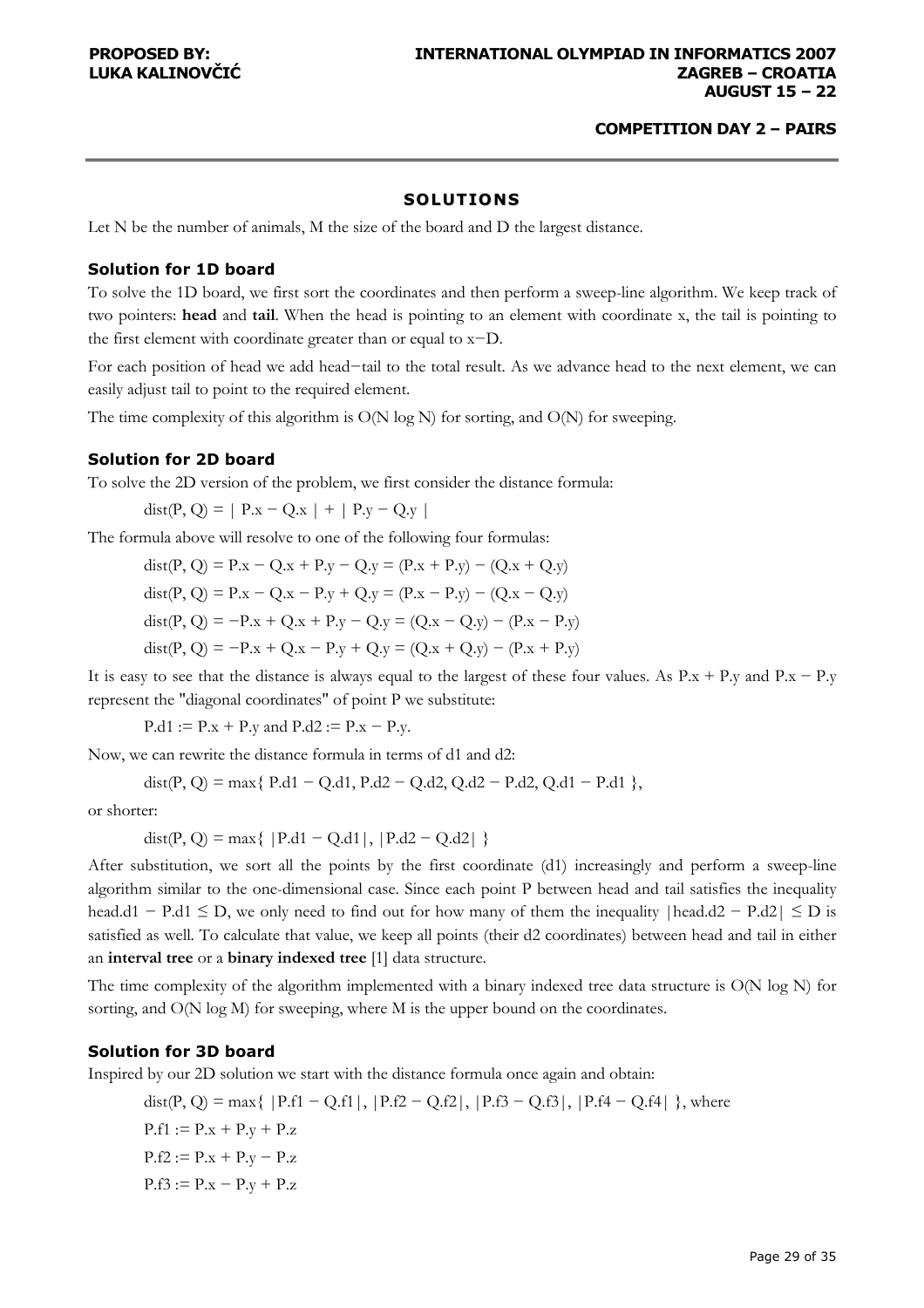### COMPETITION DAY 2 – PAIRS

 $P.f4 := P.x - P.y - P.z$ 

Again, we perform a sweep-line algorithm on the f1 coordinate while keeping all of the points between head and tail in a 3D binary indexed tree in order to count the number of points P satisfying inequalities |head.f2 − P.f2| ≤ D, |head.f3 − P.f3| ≤ D and |head.f4 − P.f4| ≤ D.

The time complexity of the algorithm is  $O(N \log N)$  for sorting, and  $O(N \log^3 M)$  for sweeping.

It is worth mentioning that we can use this solution to solve all types of boards. We just assign any constant value (1 for example) to each of the missing coordinates and implement a 3D binary indexed tree using either dynamic memory allocation, or using a one-dimensional array and manually mapping the 3-dimensional space to elements of the array.

#### References

[1] P. M. Fenwick, A new data structure for cumulative frequency tables, Software - Practice and Experience 24, 3 (1994), 327-336, 1994.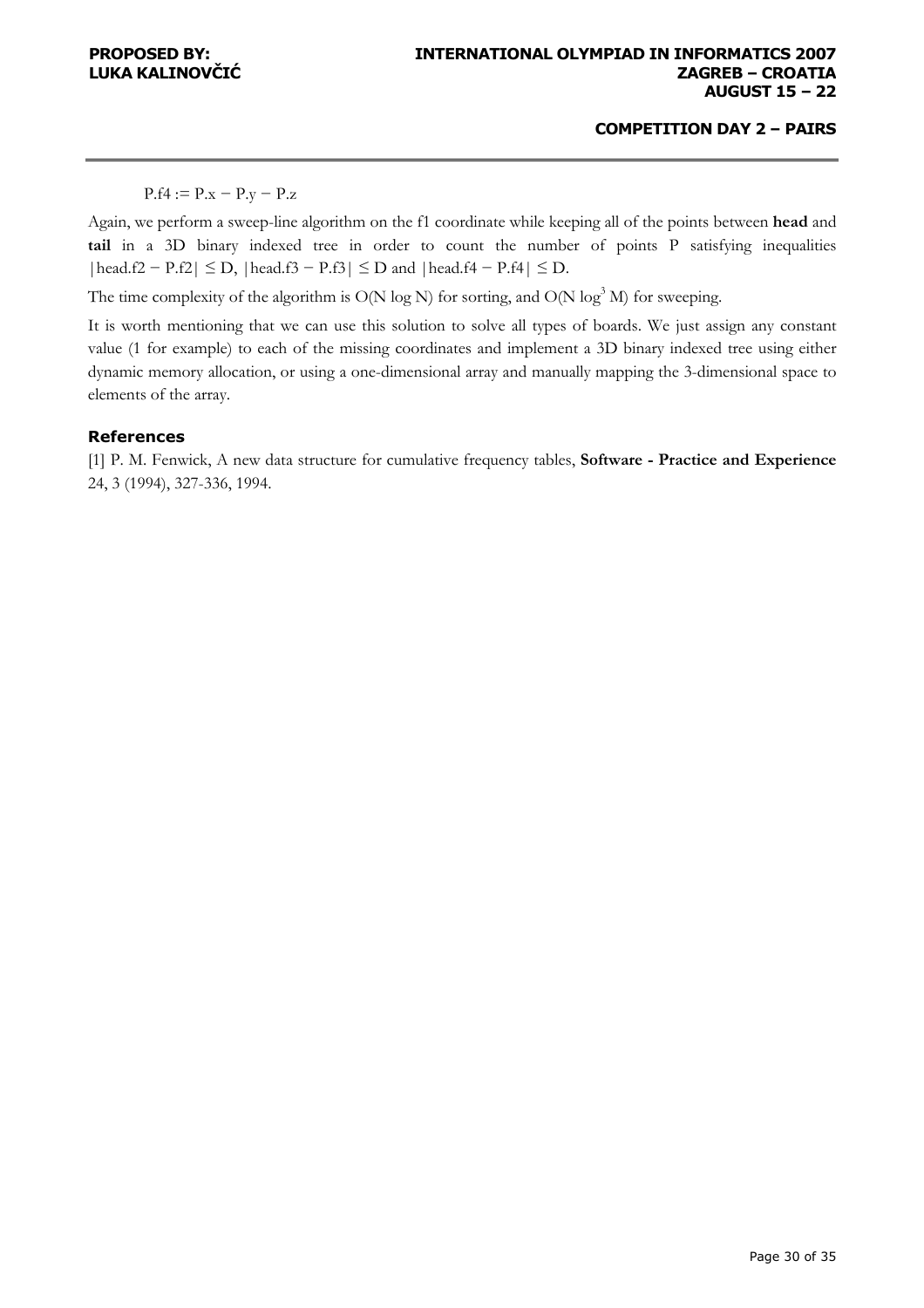## COMPETITION DAY 2 – TRAINING

# TRAINING

Mirko and Slavko are training hard for the annual tandem cycling marathon taking place in Croatia. They need to choose a route to train on.

There are N cities and M roads in their country. Every road connects two cities and can be traversed in both directions. Exactly N−1 of those roads are paved, while the rest of the roads are unpaved trails. Fortunately, the network of roads was designed so that each pair of cities is connected by a path consisting of paved roads. In other words, the N cities and the N−1 paved roads form a tree structure.

Additionally, each city is an endpoint for at most 10 roads total.

A training route starts in some city, follows some roads and ends in the same city it started in. Mirko and Slavko like to see new places, so they made a rule never to go through the same city nor travel the same road twice. The training route may start in any city and does not need to visit every city.

Riding in the back seat is easier, since the rider is shielded from the wind by the rider in the front. Because of this, Mirko and Slavko change seats in every city. To ensure that they get the same amount of training, they must choose a route with an even number of roads.

Mirko and Slavko's competitors decided to **block** some of the unpaved roads, making it **impossible** for them to find a training route satisfying the above requirements. For each unpaved road there is a cost (a positive integer) associated with blocking the road. It is impossible to block paved roads.

## TASK

Write a program that, given the description of the network of cities and roads, finds the smallest total cost needed to block the roads so that no training route exists satisfying the above requirements.

# INPUT

The first line of input contains two integers N and M ( $2 \le N \le 1000$ , N−1  $\le M \le 5000$ ), the number of cities and the total number of roads.

Each of the following M lines contains three integers A, B and C ( $1 \le A \le N$ ,  $1 \le B \le N$ ,  $0 \le C \le 10000$ ), describing one road. The numbers A and B are different and they represent the cities directly connected by the road. If C=0, the road is paved; otherwise, the road is unpaved and C represents the cost of blocking it.

Each city is an endpoint for at most 10 roads. There will never be more than one road directly connecting a single pair of cities.

# OUTPUT

Output should consist of a single integer, the smallest total cost as described in the problem statement.

## GRADING

In test cases worth a total of 30 points, the paved roads will form a chain (that is, no city will be an endpoint for three or more paved roads).

## DETAILED FEEDBACK WHEN SUBMITTING

During the contest, you may select up to 10 submissions for this task to be evaluated (as soon as possible) on part of the official test data. After the evaluation is done, a summary of the results will be available on the contest system.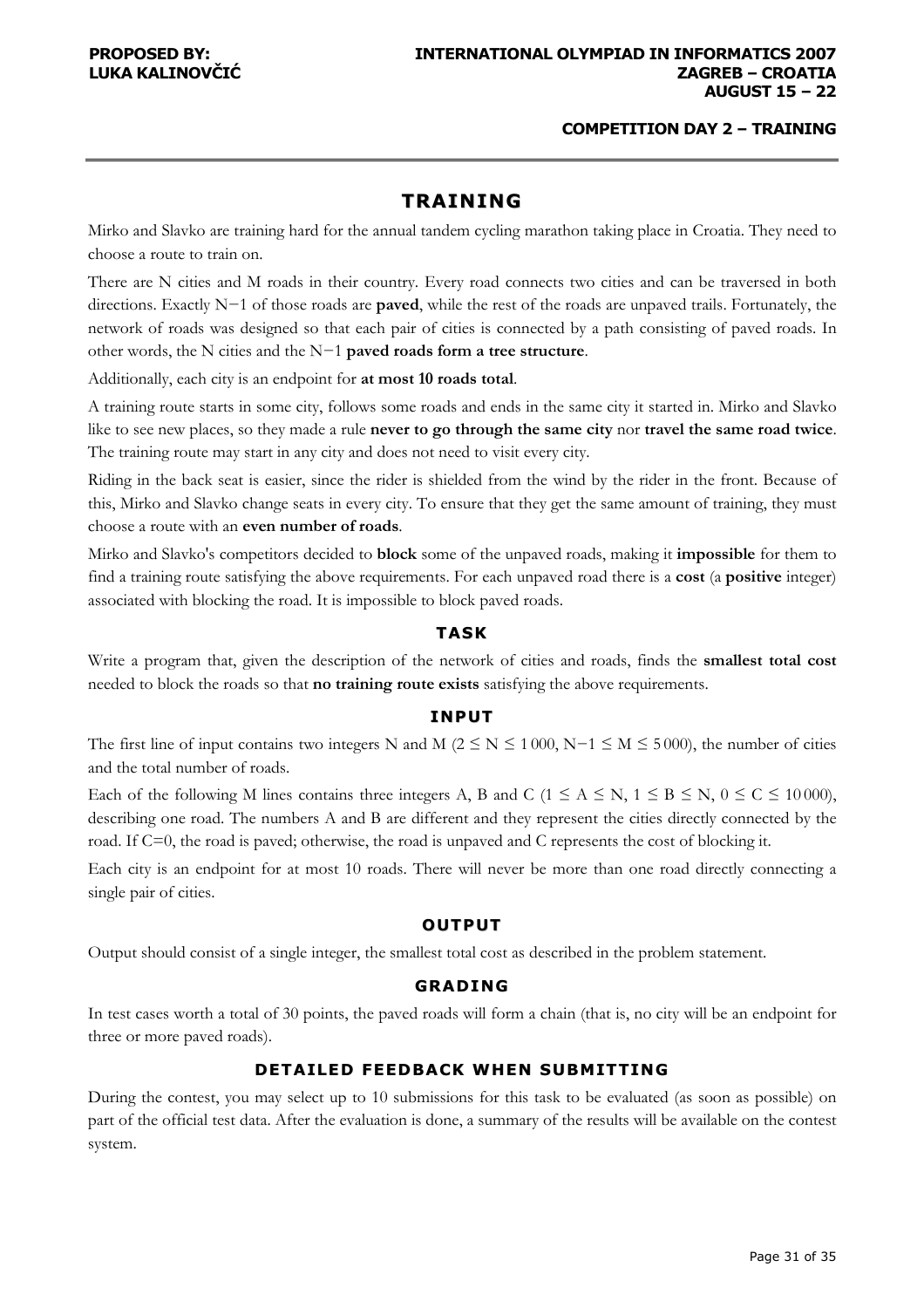# PROPOSED BY: LUKA KALINOVČIĆ

## INTERNATIONAL OLYMPIAD IN INFORMATICS 2007 ZAGREB – CROATIA AUGUST 15 – 22

# COMPETITION DAY 2 – TRAINING

| input                                   | input                    |
|-----------------------------------------|--------------------------|
| 8<br>5                                  | 14<br>9                  |
| 2<br>$\mathbf 1$<br>0                   | $\overline{a}$<br>1<br>0 |
| 3<br>2<br>0                             | 1<br>3<br>0              |
| 4<br>3 <sub>0</sub>                     | $\overline{a}$<br>3 14   |
| 4<br>5<br>0                             | 2<br>6<br>15             |
| $\mathbf 1$<br>$\mathbf{3}$<br>2        | 3<br>4<br>0              |
| 3 <sub>5</sub><br>$\overline{2}$        | 3<br>5<br>0              |
| $\overline{a}$<br>$\overline{4}$<br>- 5 | 3<br>6<br>12             |
| 2<br>5<br>$\mathbf{1}$                  | 3<br>7<br>13             |
|                                         | 4<br>6<br>10             |
| output                                  | 5<br>6<br>0              |
| 5                                       | 5<br>0<br>7              |
|                                         | 0<br>5<br>8              |
|                                         | 6<br>9<br>11             |
|                                         | 8<br>9<br>0              |
|                                         | output                   |
|                                         | 48                       |

 $\overline{2}$  $1<sup>o</sup>$ 3  $\overline{5}$ -C

 $\overline{4}$ 

The layout of the roads and cities in the first example. Paved roads are shown in bold.



There are five possible routes for Mirko and Slavko. If the roads 1-3, 3-5 and 2-5 are blocked, then Mirko and Slavko cannot use any of the five routes. The cost of blocking these three roads is 5.

It is also possible to block just two roads, 2-4 and 2-5, but this would result in a higher cost of 6.

# EXAMPLES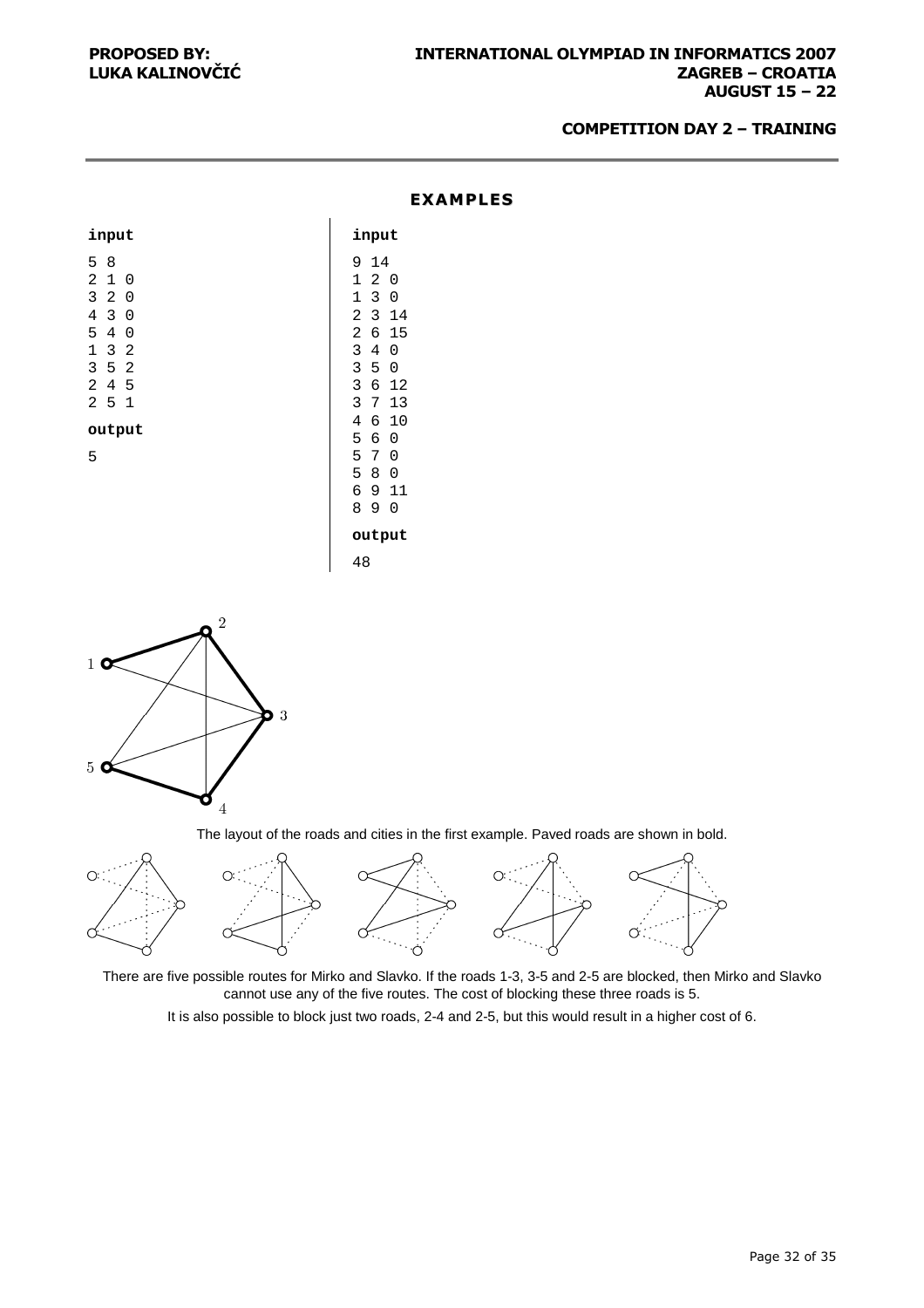## COMPETITION DAY 2 – TRAINING

# **SOLUTION**

Detecting an odd cycle in a graph is a well-known problem. A graph does not contain an odd cycle if and only if it is bipartite. On the other hand, the problem of detecting an even cycle in a graph is not widely known.

We are given a graph consisting of N vertices and M edges. Exactly N−1 edges are marked as tree edges and they form a tree. An edge that is not a tree edge will be called a non-tree edge. Every non-tree edge e has a weight w(e) associated with it.

The task asks us to find a minimum-weighted set of non-tree edges whose removal results in a graph that does not contain a cycle of even length. We will call such a cycle an **even cycle**. Reasoning backwards, starting from a graph containing tree edges only, we have to find a maximum-weighted set of non-tree edges that can be added to the graph without forming any even cycles.

In order to describe the model solution, we first need to make a few observations about the structure of the graph we are working with.

# Even and odd edges

Consider a non-tree edge  $e = \{A, B\}$ . We define the **tree path of the edge e** to be the unique path from A to B consisting of tree edges only. If the length of the tree path is even, we say that e is an even edge; otherwise we say that  $e$  is an odd edge. We will use  $TP(e)$  to denote the tree path of an edge  $e$ .

Obviously, any odd edge present in the graph together with its tree path forms an even cycle. Therefore, we can never include an odd edge in our graph and we can completely ignore them.

## Relation between two even edges

Individual even edges may exist in the graph. However, if we include several even edges, an even cycle might be formed. More precisely, if e1 and e2 are even edges such that TP(e1) and TP(e2) share a common tree edge, then adding both e1 and e2 to the graph necessarily creates an even cycle.

In order to sketch the proof of this claim, consider the two odd cycles created by e1 and e2 together with their respective tree paths. If we remove all common tree edges from those cycles we get two paths P1 and P2. The parity of P1 is equal to the parity of the P2 since we removed the same number of edges from the two initial odd cycles. As P1 and P2 also have the same endpoints, we can merge them into one big even cycle.

## Tree edges contained in odd cycles

As a direct consequence of the previous claim, we can conclude that every tree edge may be contained in at most one odd cycle.

Conversely, if we add only even edges to the tree in such a way that every tree edge is contained in at most one odd cycle, then we couldn't have formed any even cycles. We briefly sketch the proof of this claim here. If an even cycle existed, it would have to contain one or more non-tree edges. Informally, if it contains exactly one non-tree edge we have a contradiction with the assumption that only even edges are added; if it contains two or more non-tree edges then we will arrive at a contradiction with the second assumption.

## Model solution

Now, we can use our observations to develop a dynamic programming solution for the problem. A state is a subtree of the given tree. For each state we calculate the weight of the maximum-weighted set of even edges that can be added to the subtree while maintaining the property that each tree edge is contained in at most one odd cycle. The solution for the task is the weight associated with the state representing the initial tree.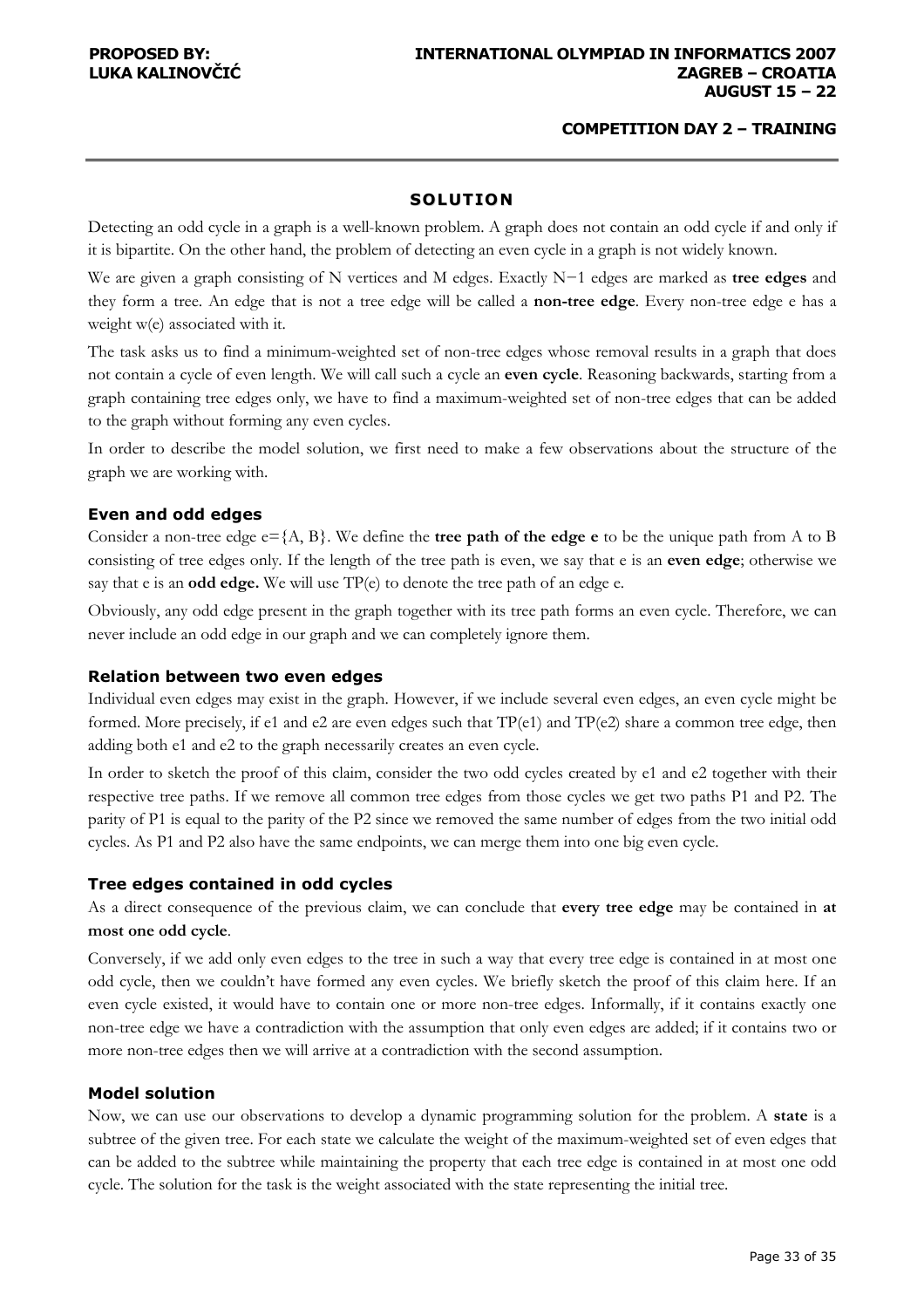# PROPOSED BY: LUKA KALINOVČIĆ

# COMPETITION DAY 2 – TRAINING

To obtain a recursive relation, we consider all even edges with tree paths passing through the root of the tree. We can choose to do one of the following:

- (1) We do not add any even edge whose tree path passes through the root of the tree. In this case, we can delete the root and proceed to calculate the optimal solution for each of the subtrees obtained after deleting the root node.
- (2) We choose an even edge e whose tree path passes through the root of the tree and add it to the tree. Next, we delete all tree edges along TP(e) (since, now, they are contained in one odd cycle), and, finally, we proceed to calculate the optimal solution for each of the subtrees obtained after deleting the tree path. Add w(e) to the total sum.

We will use the tree in figure 1 as an example. Figure 2 shows case (1) in the recursive relation (we choose not to include an edge whose tree path passes through the root). Figure 3 shows case (2) in the recursive relation, when we include the even edge  $e = \{7, 9\}$  in the graph.







Figure 2



Figure 3